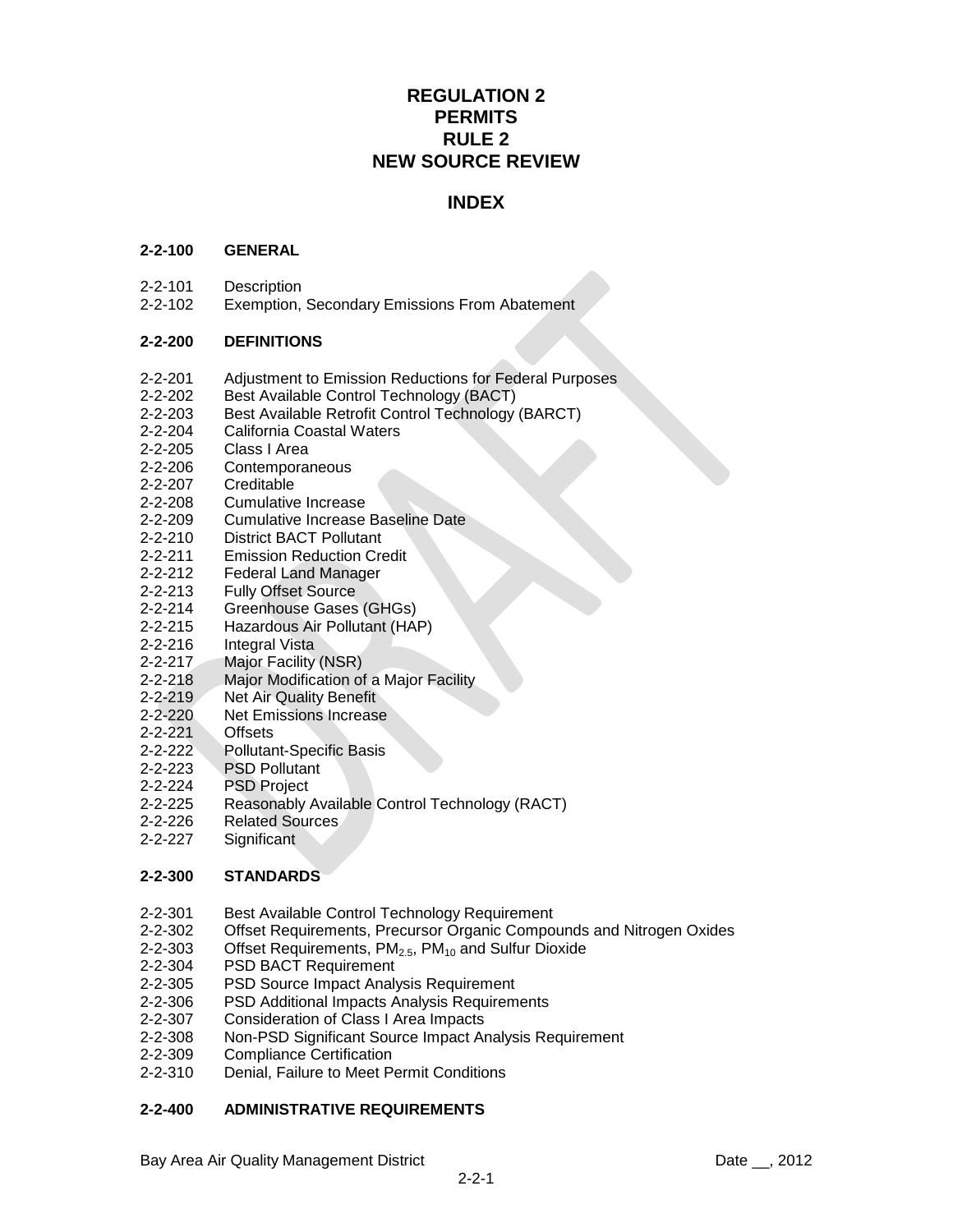- 2-2-401 Application
- 2-2-402 Notice to EPA and Federal Land Manager of PSD Applications
- 2-2-403 Authority to Construct, Preliminary Decision
- 2-2-404 Publication of Notice and Opportunity for Public Comment
- 2-2-405 Public Inspection
- 2-2-406 Authority to Construct, Final Action
- 2-2-407 Issuance, Permit to Operate
- 2-2-408 Permit to Operate, Final Action
- 2-2-409 Source Obligation, Relaxation of Enforceable Conditions
- 2-2-410 Permit Conditions
- 2-2-411 Offset Refunds
- 2-2-412 Demonstration of NOx and POC Offset Program Equivalence
- 2-2-413 No Net Increase Status Report
- 2-2-414 BACT Workbook

## **2-2-500 MONITORING AND RECORDS**

2-2-501 Post-Construction Monitoring

### **2-2-600 MANUAL OF PROCEDURES**

- 2-2-601 Ambient Air Quality Monitoring
- 2-2-602 Good Engineering Practice (GEP) Stack Height
- 2-2-603 Baseline Emissions Calculation Procedures
- 2-2-604 Emission Increase/Decrease Calculation Procedures, New Sources and Changes at Existing Sources
- 2-2-605 Potential to Emit (PTE) Increase Calculation Procedures
- 2-2-606 Emission Reduction Credit Calculation Procedures
- 2-2-607 Cumulative Increase Calculation Procedures
- 2-2-608 Facility Un-Offset Cumulative Increase Calculation Procedures
- 2-2-609 Official Record of Cumulative Increases and Offsets
- 2-2-610 Facility Emissions Calculation Procedures, Cargo Carriers
- 2-2-611 Emission Calculation Procedures, Fugitive Emissions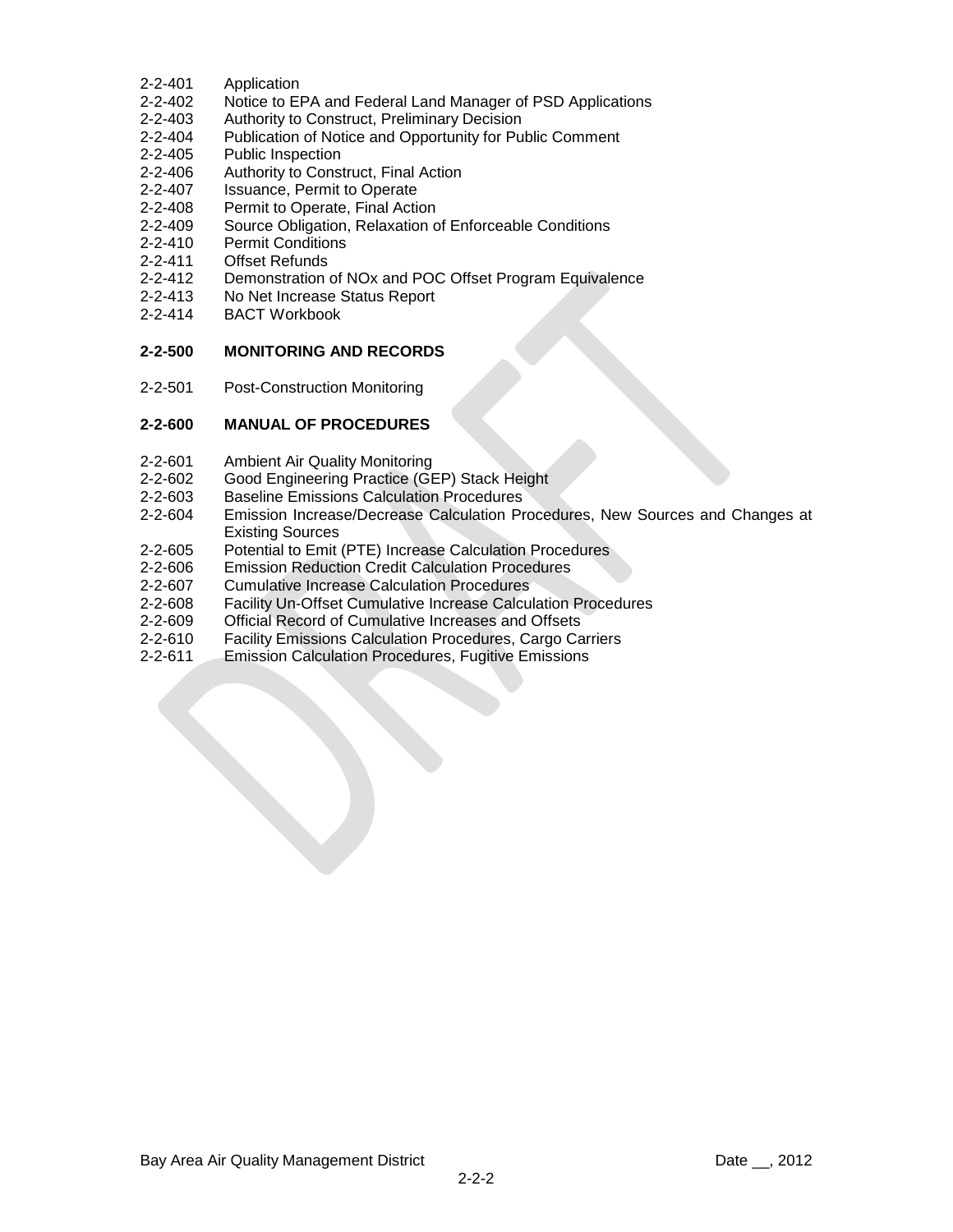# **REGULATION 2 PERMITS RULE 2 NEW SOURCE REVIEW**

(Adopted \_\_\_\_\_, 2012)

#### **2-2-100 GENERAL**

- **2-2-101 Description:** This Rule applies to all new and modified sources that are subject to the requirements of Section 2-1-301 and/or 2-1-302. The purpose of this Rule is to implement the New Source Review provisions of the federal and California Clean Air Acts (including the federal non-attainment New Source Review, Prevention of Significant Deterioration, and Minor New Source Review provisions) and the no-netincrease requirements of the California Health and Safety Code, among other requirements.
- **2-2-102 Exemption, Secondary Emissions From Abatement:** The BACT requirements of Section 2-2-301 shall not apply to emissions of secondary pollutants that are the direct result of the use of an abatement device or emission reduction technique implemented to comply with the BACT or BARCT requirements for control of another pollutant. However, the APCO shall require the use of Reasonably Available Control Technology (RACT) for control of these secondary pollutants. The APCO shall determine which pollutants are primary and which are secondary for the equipment being evaluated.

#### **2-2-200 DEFINITIONS**

- **2-2-201 Adjustment to Emission Reductions for Federal Purposes**: An adjustment made, for purposes of the equivalence demonstration in 2-2-412, to an emission reduction due to changes in federal requirements between issuance of a banking certificate and its use. The adjustment is made as if the source providing the offsets were in operation, at the original baseline levels, on the date of credit use.
- **2-2-202 Best Available Control Technology (BACT):** An emission limitation, control device, or control technique applied at a source that is the most stringent of:
	- 202.1 The most effective emission control device or technique that has been successfully utilized for the type of equipment comprising such a source; or
	- 202.2 The most stringent emission limitation achieved by an emission control device or technique for the type of equipment comprising such a source; or
	- 202.3 The most effective control device or technique or most stringent emission limitation that the APCO has determined to be technologically feasible for a source, taking into consideration cost-effectiveness, any ancillary health and environmental impacts, and energy requirements; or
	- 202.4 The most effective emission control limitation for the type of equipment comprising such a source that is contained in an approved implementation plan of any state, unless the applicant demonstrates to the satisfaction of the APCO that such limitation is not achievable.

Under no circumstances shall BACT be less stringent than any emission control required by any applicable provision of federal, state or District laws, rules or regulations.

- **2-2-203 Best Available Retrofit Control Technology (BARCT):** An emission limitation that has been adopted or proposed to be adopted as part of the current Clean Air Plan approved by the District pursuant to the California Clean Air Act of 1988 as implementing the maximum degree of emissions reduction achievable by a class or category of source, taking into account environmental, energy and economic impacts.
- **2-2-204 California Coastal Waters:** The area bounded by (i) the coast of the State of California and (ii) the line established by starting at the point on the California coast at the California-Oregon border, and proceeding:

thence to 40.0°N, 125.5°W;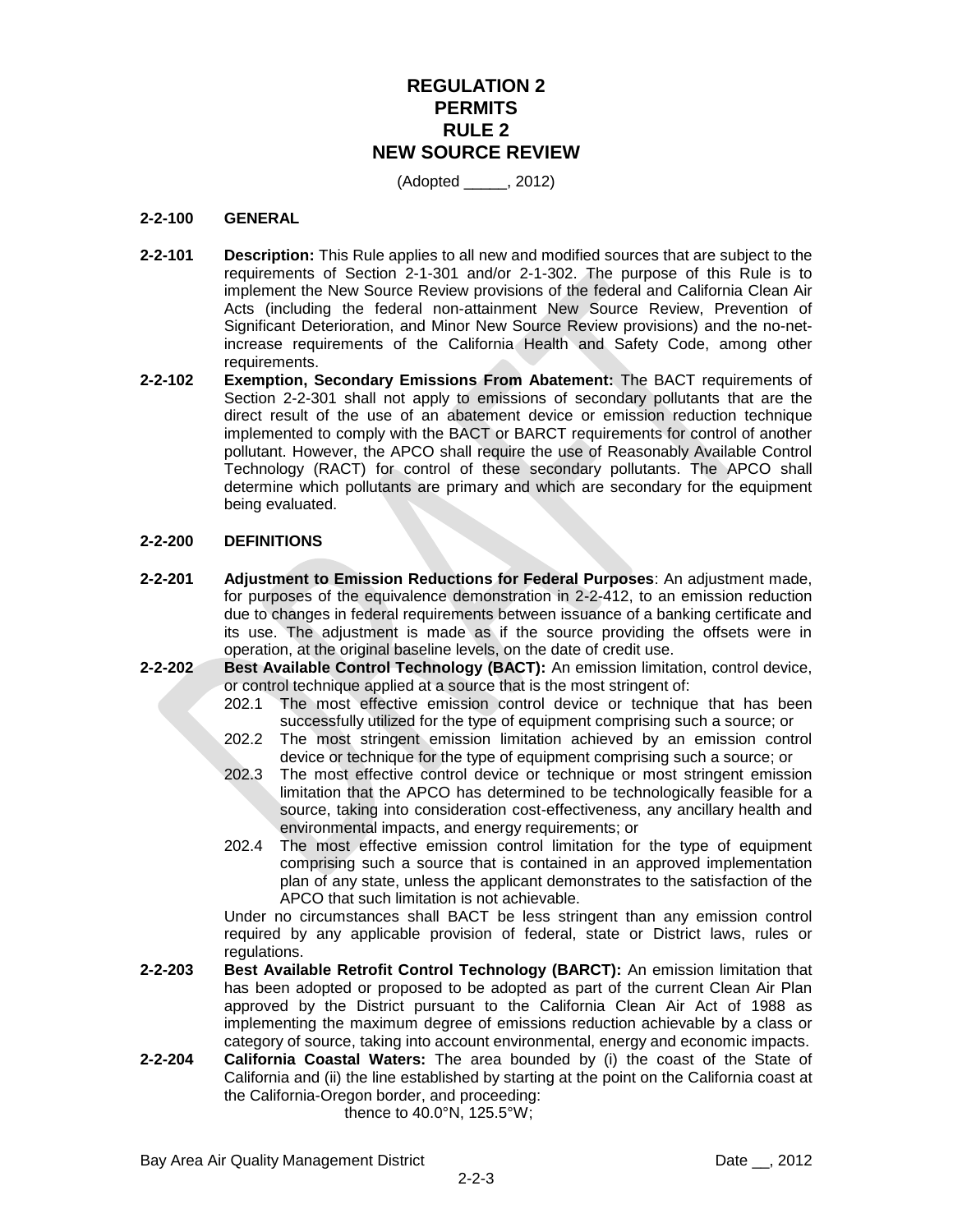| thence to 39.0°N, 125.5°W; |
|----------------------------|
| thence to 38.0°N, 124.0°W; |
| thence to 37.0°N, 123.5°W; |
| thence to 36.0°N, 122.5°W; |
| thence to 35.0°N, 121.5°W; |
| thence to 34.0°N, 120.5°W; |
| thence to 33.0°N, 119.5°W; |
| thence to 32.5°N, 118.5°W; |

and thence to an ending point on the California coast at the California-Mexico border.

- **2-2-205 Class I Area:** Point Reyes National Seashore and any other area designated as a Class I Area under Part C of the Clean Air Act. All other areas in the District are Class II Areas.
- **2-2-206 Contemporaneous:** Occurring (i) within a five year period of time immediately prior to the date of a complete application for an authority to construct or permit to operate for a source; or (ii) on or after the date of a complete application for an authority to construct or permit to operate but prior to initial operation of the source (or for a source that is a replacement, in whole or in part, for an existing source, with respect to emission reduction credits being generated by the shutdown of the existing source being replaced, 90 days after initial operation of the replacement source).
- **2-2-207 Creditable:** An emission increase or decrease that has not been relied on by a permitting agency in issuing a PSD permit, including a federal PSD permit or an authority to construct applying the PSD provisions of Sections 2-2-304 through 2-2- 307, which permit is still in effect.
- **2-2-208 Cumulative Increase:** The increase in the potential to emit a pollutant authorized by an authority to construct or permit to operate measured against prior actual or potential emissions, less any contemporaneous onsite emission reduction credits credited to the authority to construct or permit to operate, calculated in accordance with the procedures set forth in Section 2-2-607.
- **2-2-209 Cumulative Increase Baseline Date:** April 5, 1991, for all pollutants except PM<sub>2.5</sub>; and **[effective date of revised regulation]** for PM<sub>2.5</sub>.
- **2-2-210 District BACT Pollutant:** Precursor organic compounds (POC), non-precursor organic compounds (NPOC), oxides of nitrogen (NOx), sulfur dioxide  $(SO<sub>2</sub>)$ , PM<sub>10</sub>,  $PM<sub>2.5</sub>$ , and carbon monoxide (CO).
- **2-2-211 Emission Reduction Credit:** Emission reductions associated with a physical change, change in method of operation, change in throughput or production, or other similar change at a source that are in excess of the reductions required by applicable regulatory requirements, and that are real, permanent, quantifiable, and enforceable, as calculated in accordance with Section 2-2-606.
- **2-2-212 Federal Land Manager:** With respect to any lands in the United States, the Secretary of the department with authority over such lands, or a subordinate acting under the authority of such Secretary.
- **2-2-213 Fully Offset Source:** A source with an emission cap or emission rate contained in a permit condition for which the permit applicant provided offsets and/or contemporaneous on-site emission reduction credits for the entire amount of the emission cap or emission rate. A source for which the District provided offsets from the Small Facility Banking Account is not a fully offset source (except where the District has been fully reimbursed for any offsets from the Small Facility Banking Account).
- **2-2-214 Greenhouse Gases (GHGs)**: The air pollutant that is defined in 40 C.F.R. Section 86.1818-12(a), which is a single air pollutant made up of a combination of the following six constituents: carbon dioxide, nitrous oxide, methane, hydrofluorocarbons, perfluorocarbons, and sulfur hexafluoride. GHG emissions shall be measured (i) based on total mass for purposes of determining whether a facility exceeds the 100/250 ton major PSD facility thresholds under Section 2-2-224.1; and (ii) as  $CO<sub>2</sub>$  equivalent emissions ( $CO<sub>2</sub>e$ ) according to the methodology set forth in 40 C.F.R. Section 52.21(b)(49)(ii) for determining whether the emissions constitute a PSD pollutant as defined in Section 2-2-223, are regulated NSR pollutants as defined in 40 C.F.R. Section 52.21(b)(50) (incorporating terms defined in 40 C.F.R. Section 52.21(b)(49)), or constitute significant emissions as defined in Section 2-2-227.1.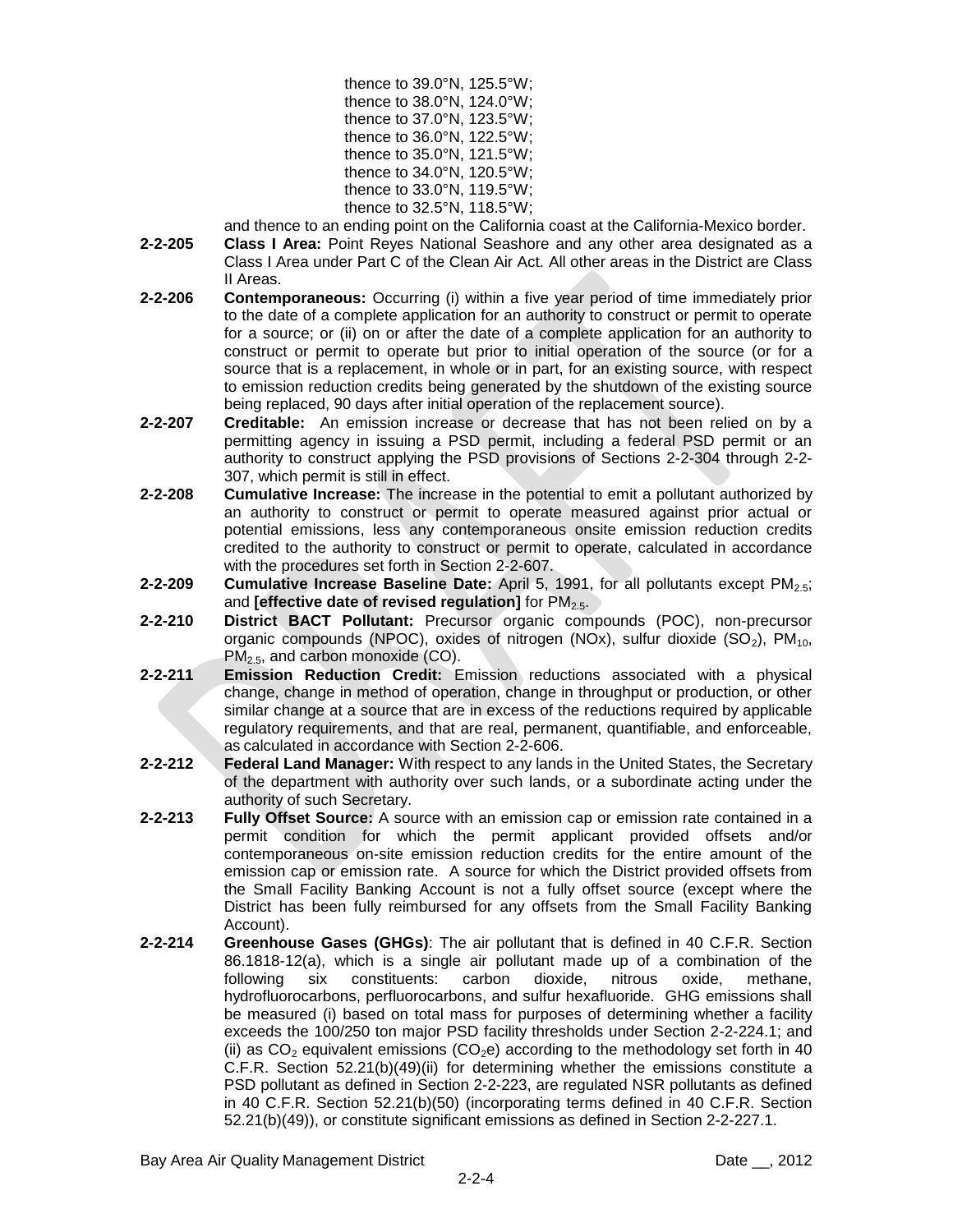- **2-2-215 Hazardous Air Pollutant (HAP):** Any pollutant that is listed pursuant to Section 112(b) of the federal Clean Air Act.
- **2-2-216 Integral Vista:** Any vista that has been designated as an integral vista in a Class I Area by the Federal Land Manager for the Class I Area in accordance with 40 C.F.R. Section 51.304 at least 12 months before submission of a complete permit application (or, where the Federal Land Manager has provided notice and opportunity for comment on the integral vista, at least 6 months prior to submission of a complete permit application), unless the identification is determined not to be in accordance with any applicable requirements for such identification.
- **2-2-217 Major Facility (NSR):** For purposes of the New Source Review requirements of Regulation 2, Rule 2, a major facility is a facility that has the potential to emit 100 tons per year or more of POC, NOx,  $SO_2$ , PM<sub>10</sub>, PM<sub>2.5</sub>, and/or CO. Fugitive emissions shall be included in calculating the facility's potential to emit if and only if the facility is in one of the 28 categories listed in Section 169(1) of the Clean Air Act.
- **2-2-218 Major Modification of a Major Facility\*:** A new source as defined in Section 2-1- 232, or a modified source as defined in Section 2-1-234, or any combination of such new and modified sources at a facility that are part of a single common project, that (i) are or will be located at an existing major facility and (ii) will cause an increase in emissions, calculated according to Section 2-2-604, of the following amounts or more:

| POC:        | 40 tons per year  |
|-------------|-------------------|
| NOx:        | 40 tons per year  |
| $SO_2$ :    | 40 tons per year  |
| $PM_{10}$ : | 15 tons per year  |
| $PM2.5$ :   | 10 tons per year  |
| CO:         | 100 tons per year |

*\*Note that the term "Major Modification" is not used in Regulation 2, Rule 2 for purposes of applying the Rule's PSD requirements. The term "PSD Project" is used instead to define new facilities and modifications to existing facilities that are subject to the Rule's PSD requirements. See Section 2-2-224.*

- **2-2-219 Net Air Quality Benefit:** A net improvement of air quality as determined by the APCO resulting from emission reduction credits impacting the same general area affected by the new or modified source and which will be consistent with reasonable further progress towards the attainment of the applicable air quality standard.
- **2-2-220 Net Emissions Increase:** For purposes of applying the PSD provisions and Non-PSD Significant Source Impact Analysis requirements of this Rule, a net emissions increase from a new source or modified source (or group of such sources) is the sum of the new emissions from the new source(s) and/or the increase in emissions from the modified source(s), plus any other creditable contemporaneous emissions increases at the facility calculated according to Section 2-2-604, less any other creditable contemporaneous emissions decreases at the facility calculated according to Section 2-2-604.

## **2-2-221 Offsets:** Offsets are any of the following:

- 221.1 banked emission reduction credits approved in accordance with District Regulation 2, Rule 4; or
- 221.2 banked emission reduction credits from adjacent Districts if the applicant demonstrates that the requirements of Clean Air Act Section 173(c)(1) (42 U.S.C. Section 7503(c)(1)) and Health and Safety Code Section 40709.6 have been met or do not apply;

that are provided to compensate for cumulative increases in emissions pursuant to Section 2-2-302 or 2-2-303.

- **2-2-222 Pollutant-Specific Basis**: A term used to describe a regulatory requirement governing multiple pollutants. If a regulatory requirement applies on a pollutantspecific basis, the requirement applies only for the individual pollutant(s) for which a source or facility meets the relevant applicability criteria, and does not apply for pollutant(s) for which the source or facility does not meet the relevant applicability criteria.
- **2-2-223 PSD Pollutant**: Any Regulated NSR Pollutant as defined in 40 C.F.R. Section 51.166(b)(49), except pollutants for which the San Francisco Bay Area has been designated as non-attainment of a California or National Ambient Air Quality Standard. If a pollutant is subject to both federal and California ambient air quality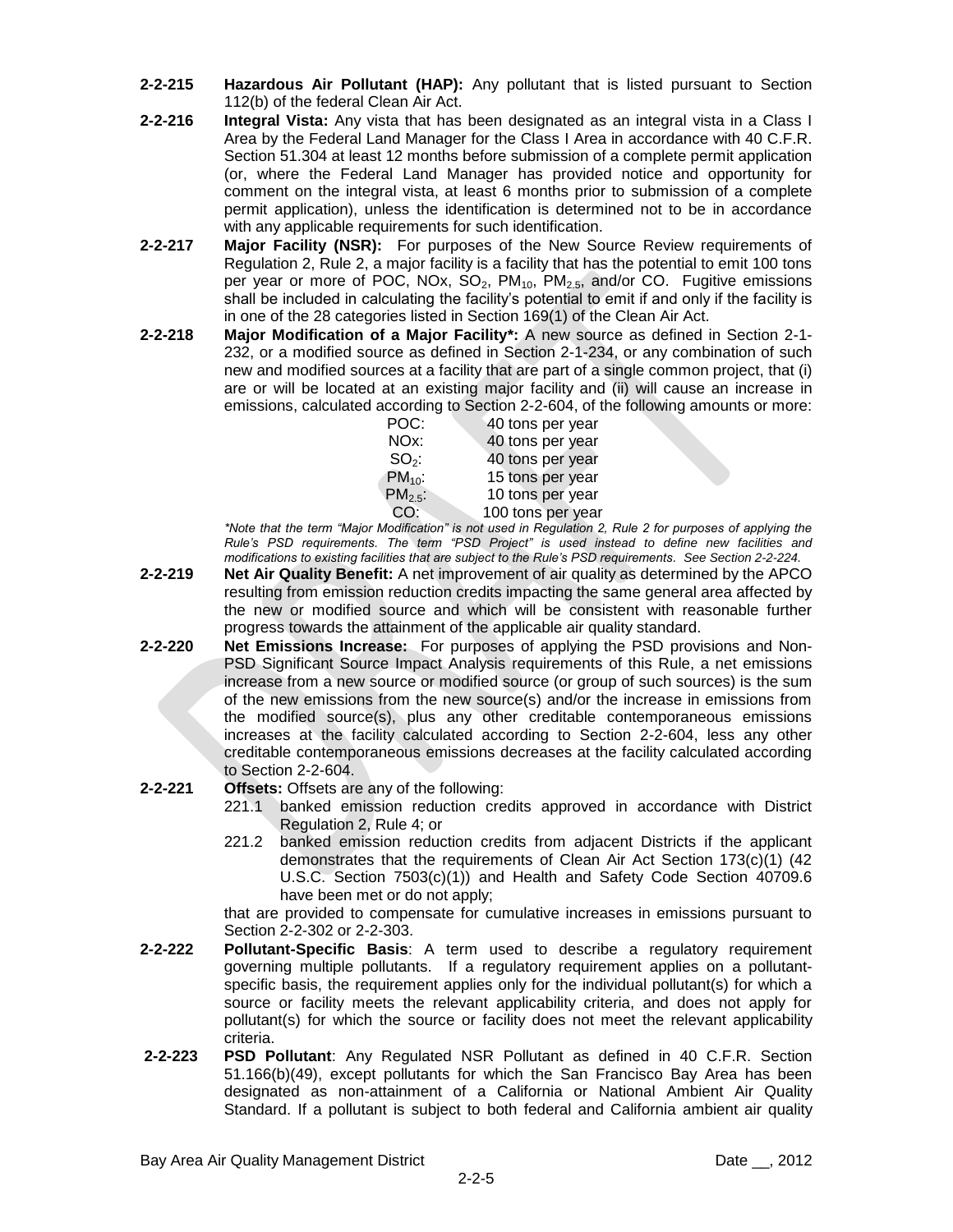standards, the pollutant shall be treated as a PSD Pollutant only for the ambient air quality standard(s) for which the San Francisco Bay Area has not been designated as non-attainment.

- **2-2-224 PSD Project**: A new source as defined in Section 2-1-232, or a modified source as defined in Section 2-1-234, or a combination of such new or modified sources that are part of a single common project, that meets all of the following criteria:
	- 224.1 Major PSD Facility: The source(s) are or will be located at a facility that has the potential to emit 100 tons or more per year of any PSD pollutant\* (including fugitive emissions) if it is in one of the 28 categories listed in Section 169(1) of the Clean Air Act, or 250 tons or more of any PSD Pollutant\* (not including fugitive emissions) if it is not in a listed category; and
	- 224.2 Significant Increase in Emissions of PSD Pollutant: The new emissions from the new source(s) and/or the increase in emissions from the modified source(s) calculated according to Section 2-2-604 constitute significant emissions of any PSD pollutant as defined in Section 2-2-227.1; and
	- 224.3 Significant Net Increase in Emissions of PSD Pollutant: The net emissions increase associated with the new or modified source(s), as defined in Section 2-2-220, constitute significant emissions of any PSD pollutant as defined in Section 2-2-227.1.

Any physical change or change in method of operation that takes place at a facility that does not meet the Major PSD Facility criteria specified in subsection 224.1, but which change would constitute a PSD Project by itself, is a PSD Project.

*\*Note that for purposes of applying the 100/250 ton-per-year major PSD facility threshold in Section 2-2- 224.1, the term PSD pollutant is defined to exclude GHGs where they are emitted in an amount of less than 100,000 tons CO2e per year. Thus, for a facility to satisfy the major PSD facility test in Section 2-2- 224.1 based on its GHG emissions, the GHG emissions (i) must be over 100,000 tons per year CO2e for the emissions to constitute a PSD pollutant, and (ii) must be over the 100/250 ton absolute mass threshold for the facility to constitute a major emitter of that pollutant. See Section 2-2-223; see also 40 C.F.R. § 52.21(b)(50)(iv) and 40 C.F.R. § 52.21(b)(49)(iv)&(v).*

**2-2-225 Reasonably Available Control Technology (RACT):** For sources that are to continue operating, RACT is the lowest emission limit that can be achieved by the specific source by the application of control technology taking into account technological feasibility and cost-effectiveness, and the specific design features or extent of necessary modifications to the source. For sources which are or will be shutdown, RACT is the lowest emission limit that can be achieved by the application of control technology to similar, but not necessarily identical categories of sources, taking into account technological feasibility and cost-effectiveness of the application of the control technology to the category of sources only and not to the shut-down source.

- **2-2-226 Related Sources**: Two or more sources where the operation of one is dependent upon, supports or affects the operation of the other(s).
- **2-2-227 Significant**: The term "significant" has the following meanings when used in the following contexts:
	- 227.1 For determining whether an increase in emissions of a PSD pollutant is "significant" for purposes of the PSD provisions of this Rule, the increase is significant:
		- 1.1 if it exceeds the values specified in the following table, or for a PSD pollutant that is not listed in the following table, if it is greater than zero; or
		- 1.2 if it is from a source that is or would be located within 10 kilometers of a Class I area, and it would have an impact in such Class I area equal to or greater than 1  $\mu$ g/m<sup>3</sup> (24-hour average).
	- 227.2 For determining whether an increase in emissions "significant" for purposes of the Non-PSD Significant Source Impact Analysis requirement in Section 2- 2-2308 and the public notice requirement in Section 2-2-404, the increase is significant if it exceeds the values specified in the table.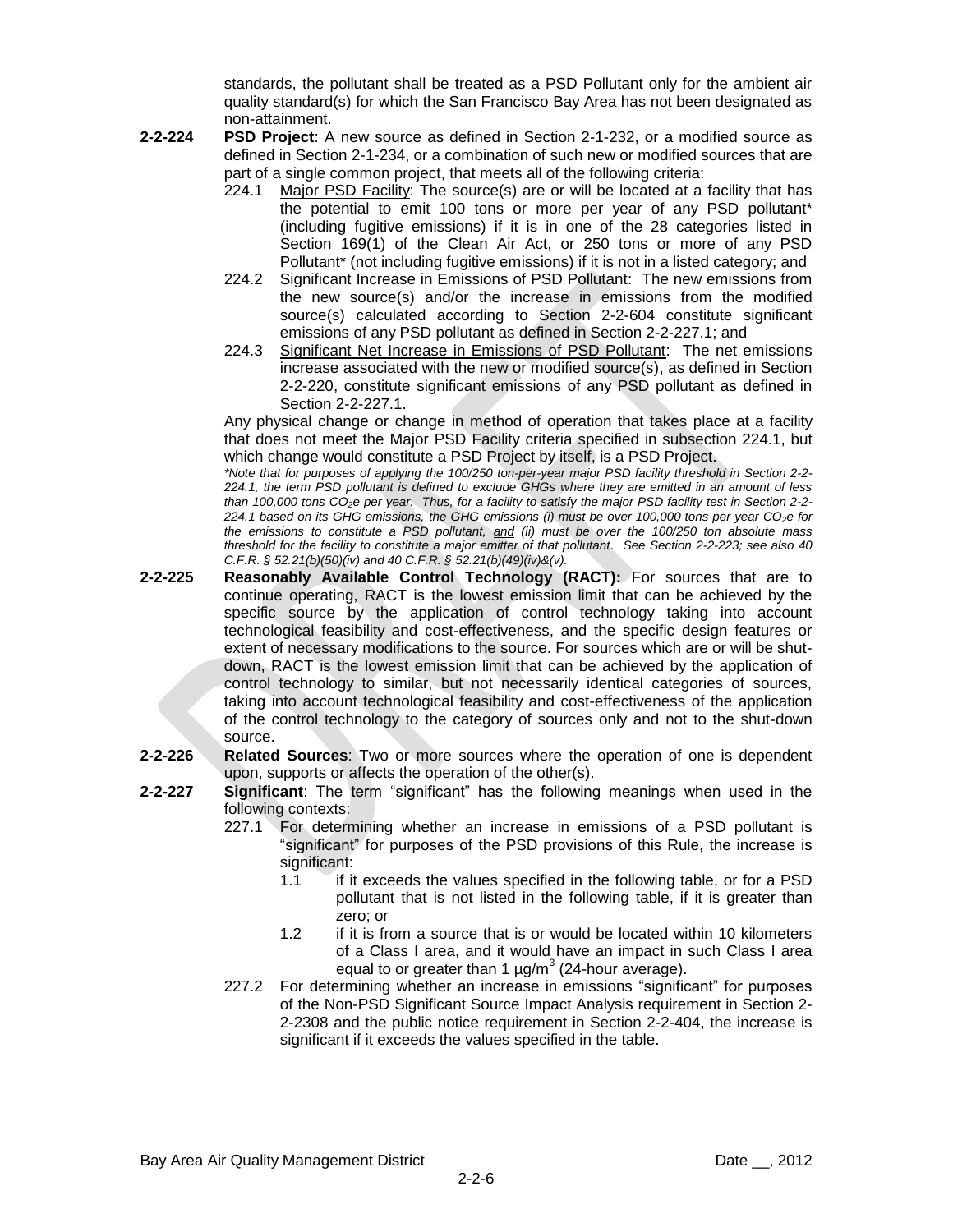|                                             | <b>Significant Emissions Rate</b> |                        |  |
|---------------------------------------------|-----------------------------------|------------------------|--|
| <b>Pollutant</b>                            | kg/yr                             | (ton/yr)               |  |
| Carbon monoxide                             | 90,500                            | (100)                  |  |
| Nitrogen oxides                             | 36,200                            | (40)                   |  |
| Sulfur dioxide                              | 36,200                            | (40)                   |  |
| Total particulate matter                    | 22,680                            | (25)                   |  |
| $PM_{10}$                                   | 13,575                            | (15)                   |  |
| $PM_{2.5}^{\bullet}$                        | 9050                              | (10)                   |  |
| VOC*                                        | 36,200                            | (40)                   |  |
| GHGs**                                      | 67,875,000**                      | $(75,000**)$           |  |
| Lead                                        | 530                               | (0.6)                  |  |
| <b>Fluorides</b>                            | 2720                              | (3)                    |  |
| <b>Sulfuric Acid Mist</b>                   | 6350                              | (7)                    |  |
| Hydrogen Sulfide                            | 9050                              | (10)                   |  |
| Total Reduced Sulfur                        | 9050                              | (10)                   |  |
| <b>Reduced Sulfur</b><br>Compounds          | 9050                              | (10)                   |  |
| Municipal waste combustor<br>organics       | $3.2 \times 10^{-3}$              | $(3.5 \times 10^{-6})$ |  |
| Municipal waste combustor<br>metals         | 13,575                            | (15)                   |  |
| Municipal waste combustor<br>acid gases     | 36,200                            | (40)                   |  |
| Municipal solid waste<br>landfill emissions | 45,250                            | (50)                   |  |

*\*Pollutants for which the Bay Area is designated as non-attainment of a NAAQS are not subject to the PSD requirements in Sections 2-2-304 through 2-2-307 by operation of 40 C.F.R. Section 52.21(i)(2). PM2.5 and VOC (as an ozone precursor) are therefore not subject to these PSD requirements as long as the Bay Area remains non-attainment for any PM2.5 or ozone NAAQS, respectively.*

*\*\*Per Section 2-2-214, emissions of GHGs are measured as CO2e for purposes of determining whether an emissions increase exceeds this significance threshold. Per Section 2-2-223 and 40 C.F.R. Sections 52.21(b)(50)(iv) and 52.21(b)(49)(iv)&(v), increases in GHG emissions of less than 75,000 tons per year CO2e are excluded from the definition of PSD pollutant and are not subject to the PSD requirements of Regulation 2, Rule 2.*

## **2-2-300 STANDARDS**

- **2-2-301 Best Available Control Technology Requirement:** An authority to construct and/or permit to operate for a new or modified source shall require BACT to control emissions of District BACT pollutants under the following conditions:
	- 301.1 New Source: An authority to construct and/or permit to operate for a new source shall require BACT to control emissions of a District BACT pollutant if the source will have the potential to emit that pollutant in an amount of 10.0 or more pounds on any day as defined in Regulation 2-1-217;
	- 301.2 Modified Source: An authority to construct and/or permit to operate for a modified source shall require BACT to control emissions of each District BACT pollutant for which the source is "modified" as defined in Section 2-1- 234 for which:
		- 2.1 the source, after the modification, will have the potential to emit that pollutant in an amount of 10.0 or more pounds on any day as defined in Regulation 2-1-217; and
		- 2.2 the modification will result in an increase in emissions of that pollutant above baseline levels calculated pursuant to Section 2-2- 604.

The BACT requirements in this Section shall apply on a pollutant-specific basis.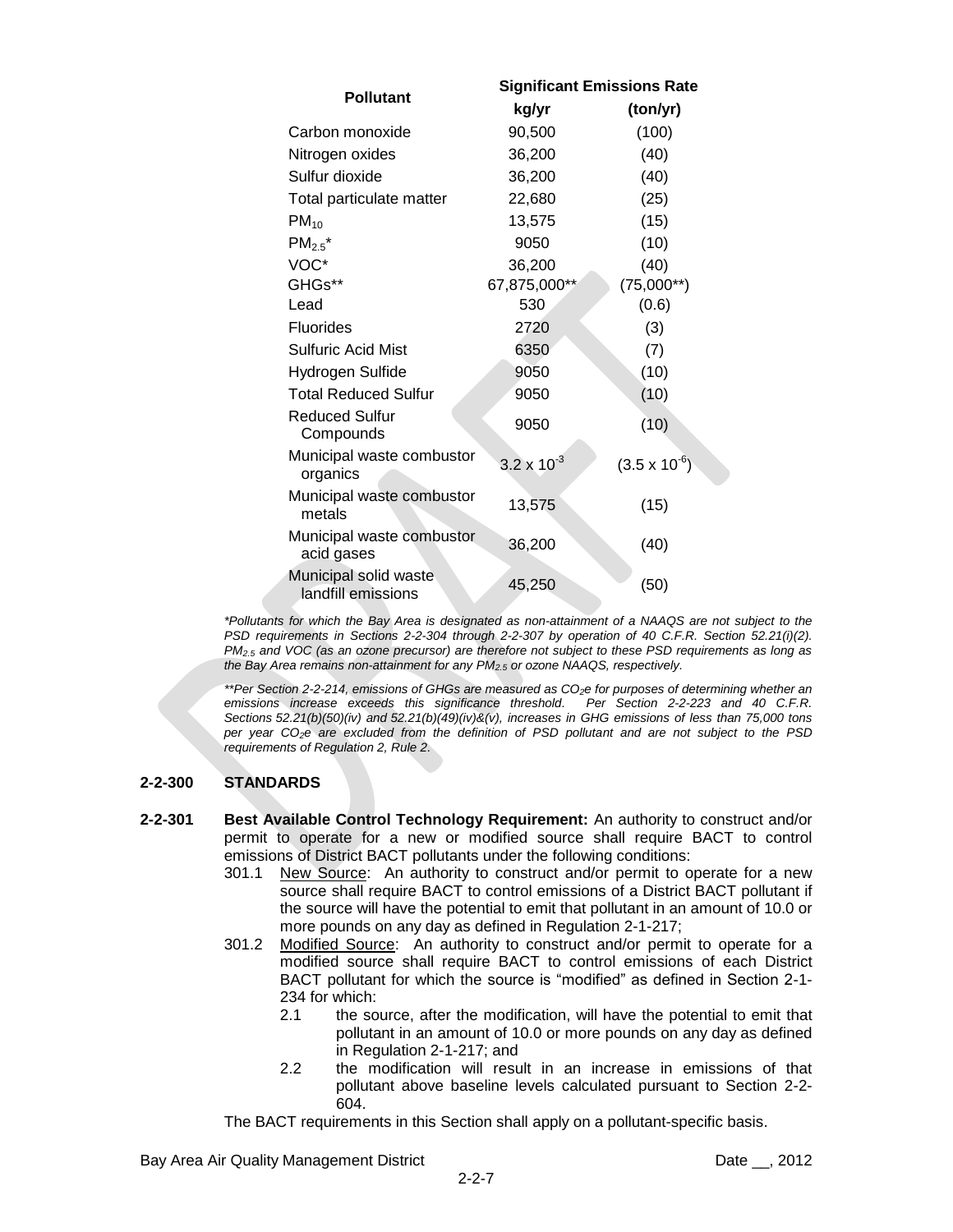- **2-2-302 Offset Requirements, Precursor Organic Compounds and Nitrogen Oxides:** Before the APCO may issue an authority to construct or permit to operate for a new of modified source at any facility that will have the potential to emit more than 10 tons per year of NOx or POC after the new or modified source is constructed (including emissions from cargo carriers per Section 2-2-610), offsets must be provided according to the following requirements:
	- 302.1 If the facility will have the potential to emit more than 10 tons per year but less than 35 tons per year of NOx or POC after the new or modified source is constructed, offsets must be provided at a 1:1 ratio for any un-offset cumulative increase in emissions at the facility and any related sources since the baseline date determined in accordance with Section 2-2-608.
		- 1.1 The APCO shall provide any required offsets from the Small Facility Banking Account in the District's Emissions Bank in accordance with Section 2-4-414, unless the Small Facility Banking Account is exhausted or the applicant (or any entity controlling, controlled by, or under common control with the applicant) owns or controls offsets.
		- 1.2 If the Small Facility Banking Account is exhausted, or if the applicant owns or controls offsets, the applicant shall provide any required offsets.
		- 1.3 A permit limit for which offsets have been provided from the Small Facility Banking account may not be higher than the source's maximum physical/design capacity to emit air pollutants, and may not be higher than is reasonably necessary to satisfy the applicant's operational requirements (including sufficient flexibility to allow for future changes in operational requirements).
	- 302.2 If the facility will have the potential to emit 35 tons per year or more of NOx or POC after the new or modified source is constructed, the applicant shall:
		- 2.1 Reimburse the Small Facility Banking Account for any cumulative increase for which offsets were previously provided from the Small Facility Banking Account; and
		- 2.2 Provide federally-enforceable offsets at a 1.15:1 ratio for any unoffset cumulative increase in emissions at the facility and any related sources since the baseline date determined in accordance with Section 2-2-608.
	-
	- 302.3 An applicant may reimburse the Small Facility Banking Account under subsection 302.2.1 by reducing the cumulative increase associated with the permitting action(s) for which the District provided the Small Facility Banking Account credits. To do so, the applicant must request a lower emissions limit in a permit for which the Small Facility Banking Account credits were provided. Upon approval by the APCO, the amount by which the applicant must reimburse the Small Facility Banking Account shall be reduced by the difference between the old permit limit and the new permit limit.
	- 302.4 The offset requirements in this Section shall be applied on a pollutant-specific basis.
- **2-2-303 Offset Requirements, PM2.5, PM<sup>10</sup> and Sulfur Dioxide:** Before the APCO may issue an authority to construct or permit to operate for a new of modified source at a facility that will have the potential to emit 100 tons per year or more of  $PM_{2.5}$ ,  $PM_{10}$  or sulfur dioxide after the new or modified source is constructed (including emissions from cargo carriers per Section 2-2-610), the applicant shall provide offsets according to the following requirements:
	- 303.1 If the un-offset cumulative increase in emissions of  $PM_{2.5}$ ,  $PM_{10}$  or sulfur dioxide at the facility and any related sources since the baseline date determined in accordance with Section 2-2-608 exceeds 1 ton per year, the applicant shall provide offsets at a 1:1 ratio for the un-offset cumulative increase since the baseline date.
	- 303.2 NOx and/or sulfur dioxide offsets may be provided in place of  $PM_{10}$  offsets required under subsection 303.1 at offset ratios determined by the APCO to result in a net air quality benefit. Any approval of the use of NOx and/or sulfur dioxide offsets under this subsection shall be based on an analysis specific to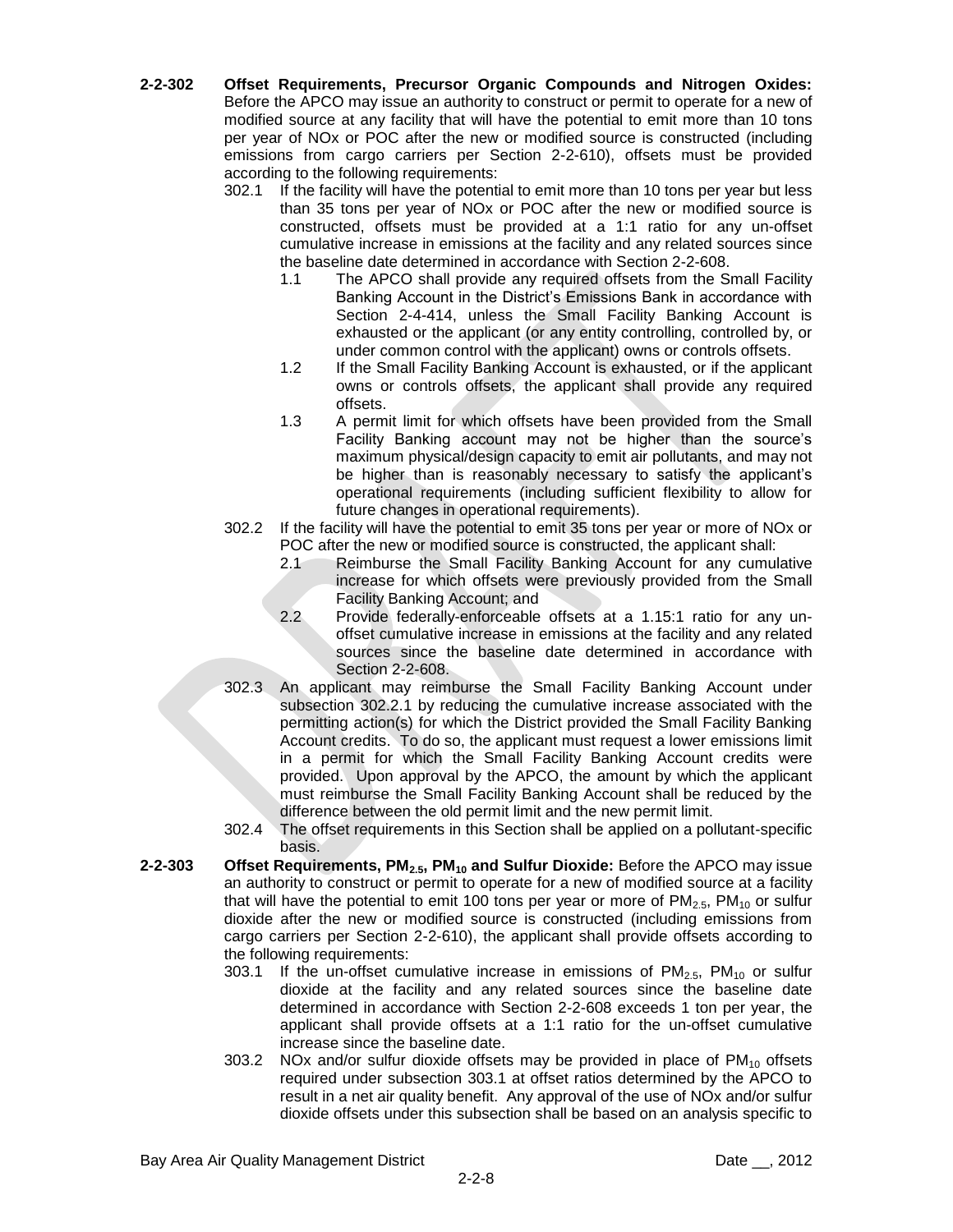the individual facility for which the determination is made, which shall include adequate modeling; and any such approval shall be granted only after public notice and an opportunity for public comment and with EPA concurrence.

- 303.3 Any NOx and/or sulfur dioxide offsets provided in place of  $PM_{10}$  offsets must be provided in addition to any NOx and/or sulfur dioxide offsets required independently as a result of the source's NOx and/or sulfur dioxide emissions.
- 303.4 The offset requirements in this Section shall be applied on a pollutant-specific basis.
- **2-2-304 PSD BACT Requirement:** An authority to construct for a PSD Project shall require federal PSD Best Available Control Technology as defined in Section 169(3) of the federal Clean Air Act ("federal PSD BACT") for each PSD pollutant for which the net increase in emissions from the PSD Project will be significant as defined in Section 2- 2-227.1. If federal PSD BACT is required for a pollutant under this Section, the authority to construct shall require federal PSD BACT for each new or modified source for which there will be an increase in emissions of that pollutant by any amount, calculated in accordance with Section 2-2-604. The APCO shall impose federal PSD BACT in an authority to construct subject to this Section according to and in satisfaction of all of the requirements applicable to federal PSD BACT under 40 C.F.R. Section 52.21(j), including any applicable exemptions from that Section's requirements under 40 C.F.R. Section 52.21(i).
- **2-2-305 PSD Source Impact Analysis Requirement:** The APCO shall not issue an authority to construct for a PSD Project unless the APCO determines, for each PSD pollutant for which the net increase in emissions from the PSD Project will be significant as defined in Section 2-2-227.1, that the net increase in emissions from the PSD Project will not cause or contribute to a violation of (i) any applicable ambient air quality standard for such pollutant or (ii) any applicable PSD increment for such pollutant, as set forth in 40 C.F.R. Section 52.21(c). The APCO shall make such determination in accordance with the following procedures:
	- 305.1 Pre-application Air Quality Analysis: The applicant shall prepare and submit an analysis of ambient air quality in the area that the PSD Project would affect for each PSD pollutant for which the net increase in emissions allowed by the authority to construct will be significant. The applicant's analysis shall be prepared according to and shall satisfy all of the requirements applicable to air quality analyses for federal PSD permitting under 40 C.F.R. Section 52.21(m)(1), including any applicable exemptions from that Section's requirements under 40 C.F.R. Section 52.21(i).
	- 305.2 PSD Source Impact Analysis: The applicant shall demonstrate, for each PSD pollutant for which the net increase in emissions allowed by the authority to construct will be significant, that the net increase in emissions of such pollutant will not cause or contribute to a violation of (i) any applicable California or National Ambient Air Quality Standard for such pollutant or (ii) any applicable PSD increment for such pollutant, as set forth in 40 C.F.R. Section 52.21(c). The applicant's analysis and demonstration shall be prepared according to and shall satisfy all of the requirements applicable to PSD source impact analyses for federal PSD permitting under 40 C.F.R. Section 52.21(k), including any applicable exemptions from that Section's requirements under 40 C.F.R. Section 52.21(i).
	- 305.3 Air Quality Models: All estimates of ambient concentrations required under this Section shall be based on applicable air quality models, databases, and other requirements specified in Appendix W of Part 51 of Title 40 of the Code of Federal Regulations (Guideline on Air Quality Models). Where an air quality model specified in Appendix W is inappropriate, the model may be modified or another model substituted upon written approval by the APCO after public notice and opportunity for public comment under the procedures set forth in Section 2-2-404. Where modeling is conducted solely to evaluate compliance with a California air quality standard, any APCO-approved model may be used.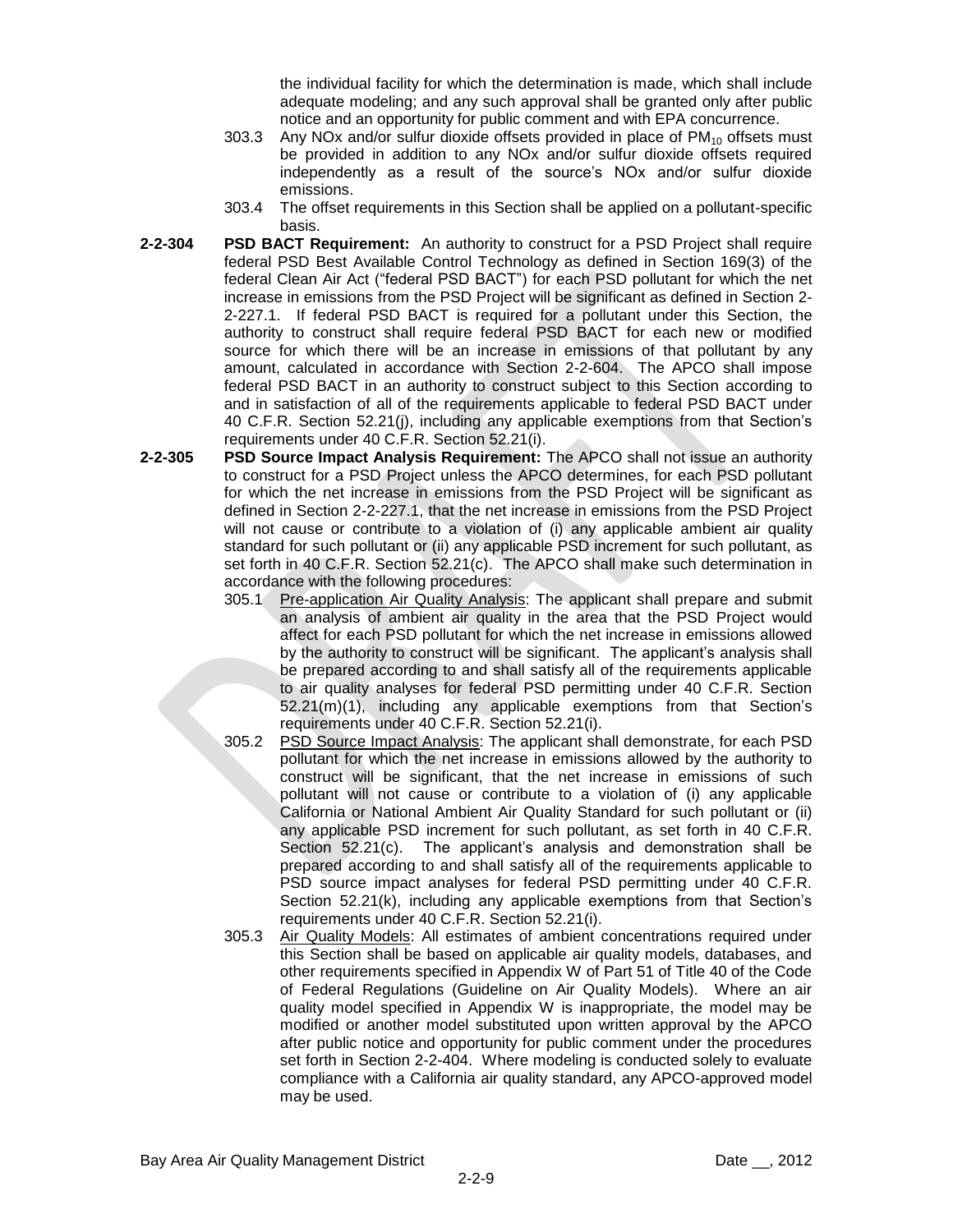- 305.4 APCO Determination: The APCO shall determine, based on the applicant's submissions and any other relevant information, whether any net emissions increases of PSD pollutants that the authority to construct will authorize in significant amounts would cause or contribute to a violation of (i) any applicable California or National Ambient Air Quality Standard for such pollutant or (ii) any applicable PSD increment for such pollutant, as set forth in 40 C.F.R. Section 52.21(c), for any PSD pollutant. In making this determination, the APCO shall use the same procedures and be subject to the same requirements as are applicable to the Administrator for issuing federal PSD permitting under 40 C.F.R. Section 52.21(k), including any applicable exemptions that Section's requirements under 40 C.F.R. Section 52.21(i).
- **2-2-306 PSD Additional Impacts Analysis Requirements:** Before issuing an authority to construct for a PSD Project, the APCO shall conduct the following additional impact analyses:
	- 306.1 Visibility, Soils & Vegetation Impact Analysis: The applicant shall prepare and submit an analysis of the impairment to visibility, soils and vegetation that would occur as a result of the PSD Project and any commercial, residential, industrial, and other growth associated with the PSD Project. The applicant's analysis shall be prepared according to and shall satisfy all of the requirements applicable to air quality analyses for federal PSD permitting under 40 C.F.R. Section 52.21(o)(1), including any applicable exemptions that Section's requirements under 40 C.F.R. Section 52.21(i). The analysis need not address impacts on vegetation having no significant commercial or recreational value.
	- 306.2 Associated Growth Analysis: The applicant shall prepare and submit an analysis of the air quality impact projected for the area as a result of general commercial, residential, industrial, and other growth associated with the PSD Project. The applicant's analysis shall be prepared according to and shall satisfy all of the requirements applicable to air quality analyses for federal PSD permitting under 40 C.F.R. Section 52.21(o)(2), including any applicable exemptions that Section's requirements under 40 C.F.R. Section 52.21(i).
	- 306.3 APCO Review: The APCO shall review the applicant's additional impact analyses to ensure that they are complete and accurately reflect the circumstances associated with the PSD Project.
- **2-2-307 Consideration of Class I Area Impacts:** If, within 30 days after receiving notice of a complete application for an authority to construct for a major modification of a major facility for NOx, VOC,  $SO_2$  or PM<sub>2.5</sub> or a PSD Project under Section 2-2-402, the Federal Land Manager with responsibility for administering any Class I Area provides the APCO with a demonstration that emissions from the project would have an adverse impact on the air quality-related values of the Class I Area (including visibility and any integral vista), the APCO shall promptly review and consider such demonstration. If the APCO concurs with such demonstration, or if the APCO concludes based on an independent review of the analysis submitted under Section 401.4 that the project will have such adverse impact, the APCO shall, after consultation with the Federal Land Manager and the applicant, deny the application for an authority to construct. If the APCO finds that such demonstration does not establish to the APCO's satisfaction that the project would have such adverse impact, the APCO shall explain its decision (or give notice of where such explanation can be obtained) in any subsequent notice of public hearing held under Section 2-2-404.6.
- **2-2-308 Non-PSD Significant Source Impact Analysis Requirement:** The APCO shall not issue an authority to construct for a new or modified source that will result in a significant net increase in emissions of any pollutant for which a National Ambient Air Quality Standard has been established unless the APCO determines, based upon a demonstration submitted by the applicant, that such increase will not cause or contribute to an exceedance of any National Ambient Air Quality Standard for that pollutant. Such demonstration shall be made using the procedures for PSD Air Quality Impact Analyses set forth in subsections 2-2-305.1 through 2-2-305.4. A PSD Air Quality Impact Analysis and determination for a new or modified source that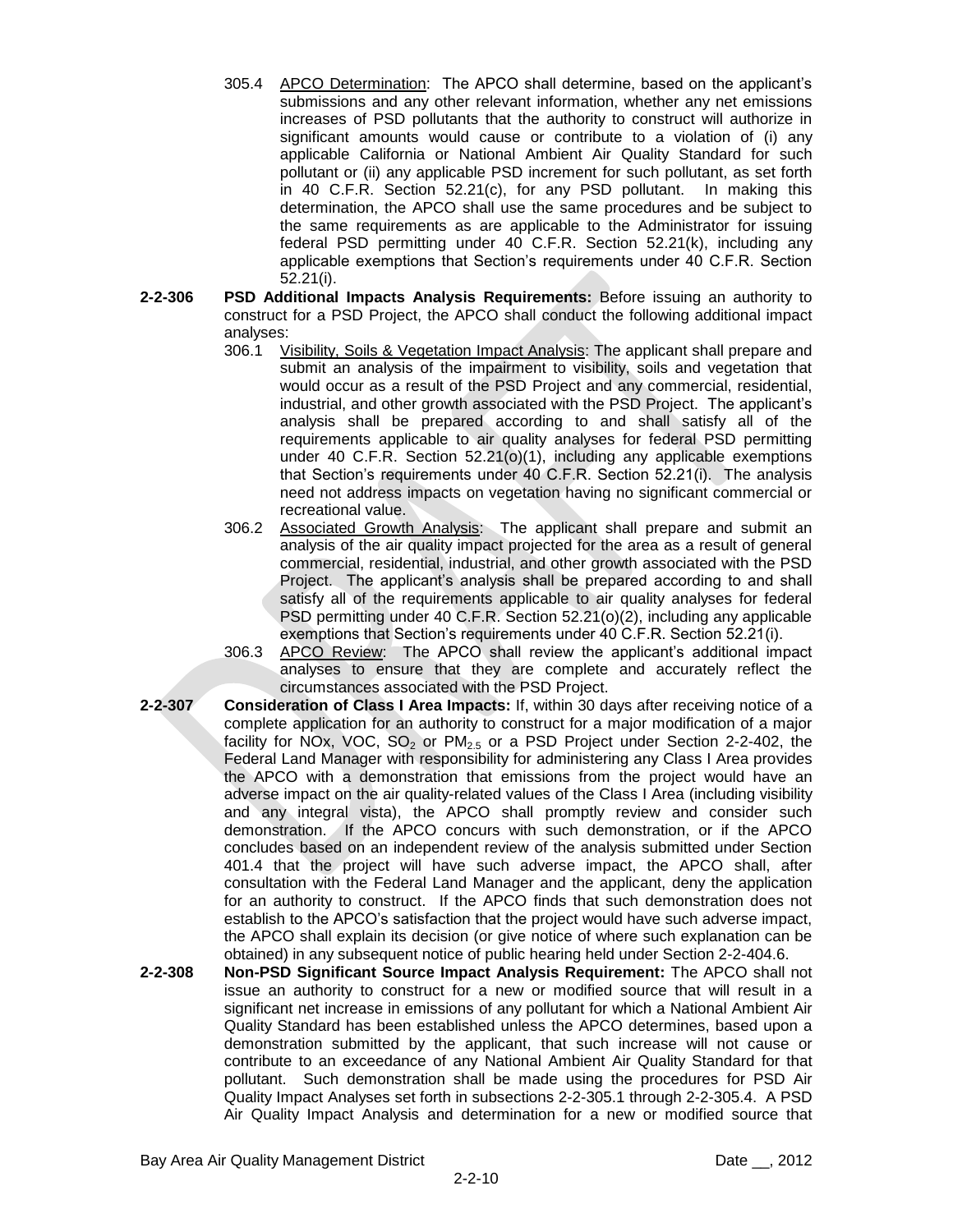satisfies the requirements of Section 2-2-305 shall satisfy the requirements of this Section for all pollutants included in such analysis.

- **2-2-309 Compliance Certification:** The APCO shall not issue an authority to construct for a new major facility or a major modification of an existing major facility unless the applicant provides a list, certified under penalty of perjury, of all major facilities within the state of California owned or operated by the applicant or by any entity controlling, controlled by, or under common control with the applicant and demonstrates by certifying under penalty of perjury that they are either in compliance, or on a schedule of compliance, with all applicable state and federal emission limitations and standards. The APCO may request the applicant to provide any technical information used by the applicant to certify compliance.
- **2-2-310 Denial, Failure to Meet Permit Conditions:** The APCO shall deny a permit to operate for a source if, after providing written notification to the applicant and an opportunity to remedy any violation, the source is operating in violation of any condition specified in the authority to construct, or if any other source used to provide emission reduction credits for the source that is owned or operated by the applicant is operating in violation of any permit condition limiting emissions such that the required emission reduction credits are not actually being provided.

### **2-2-400 ADMINISTRATIVE REQUIREMENTS**

- **2-2-401 Application:** An application for an authority to construct under this Rule shall conform to the requirements of District Regulation 2-1-402, and shall include the following:
	- 401.1 A detailed description of the proposed new source(s) or modification(s) for which the authority to construct is sought, including at a minimum (i) a description of the nature, location, design capacity, and typical operating schedule of the source(s) or modification(s), including specifications and drawings showing its design and plant layout, and (ii) a detailed schedule for construction of the source(s) or modification(s).
	- 401.2 All information necessary for the APCO to determine whether the application satisfies the requirements of this Rule, including but not limited to (i) a demonstration of how the application satisfies applicable BACT standards under Sections 2-2-301 and 2-2-304, and (ii) the PSD analyses and demonstrations required under Sections 2-2-305 and 2-2-306, if applicable.
	- 401.3 CEQA-related information required under Section 2-1-426; and for a new major facility, and for a modification to a major facility that will increase emissions by more than 100 tons per year of carbon monoxide, 40 tons per year of precursor organic compounds, nitrogen oxides, or sulfur dioxide, or 10 tons per year of  $PM<sub>2.5</sub>$ , an analysis of alternative sites, sizes, production processes, and environmental control techniques for such proposed source that demonstrates that benefits of the proposed source significantly outweigh the environmental and social costs imposed as a result of its location, construction or modification.
	- 401.4 If the application is for (i) a major modification of major facility for NOx, VOC,  $SO<sub>2</sub>$  or PM<sub>2.5</sub> or (ii) a PSD Project, and the project will be located in or within 100 km of a Class I area, the application shall include an analysis of potential impacts to air quality related values (including visibility and any integral vista) in such Class I area for review and consideration by the Federal Land Manager of such Class I area.
	- 401.5 Any other information requested by the APCO.
- **2-2-402 Notice to EPA and Federal Land Manager of Receipt of Permit Applications:** When the APCO receives a complete application for an Authority to Construct for a PSD Project, the APCO shall transmit a copy of the complete application to EPA Region IX. If the APCO receives a complete application for (i) a major modification of a major facility for NOx, VOC,  $SO_2$  or PM<sub>2.5</sub> or (ii) a PSD Project, and the project is located within 100 km of any Class I Area(s), the APCO shall transmit a copy of the complete application to the Federal Land Manager(s) with responsibility for any such Class I Area(s) within 30 days of receipt and at least 60 days prior to holding any public hearing on such application, and shall include the applicant's analysis of the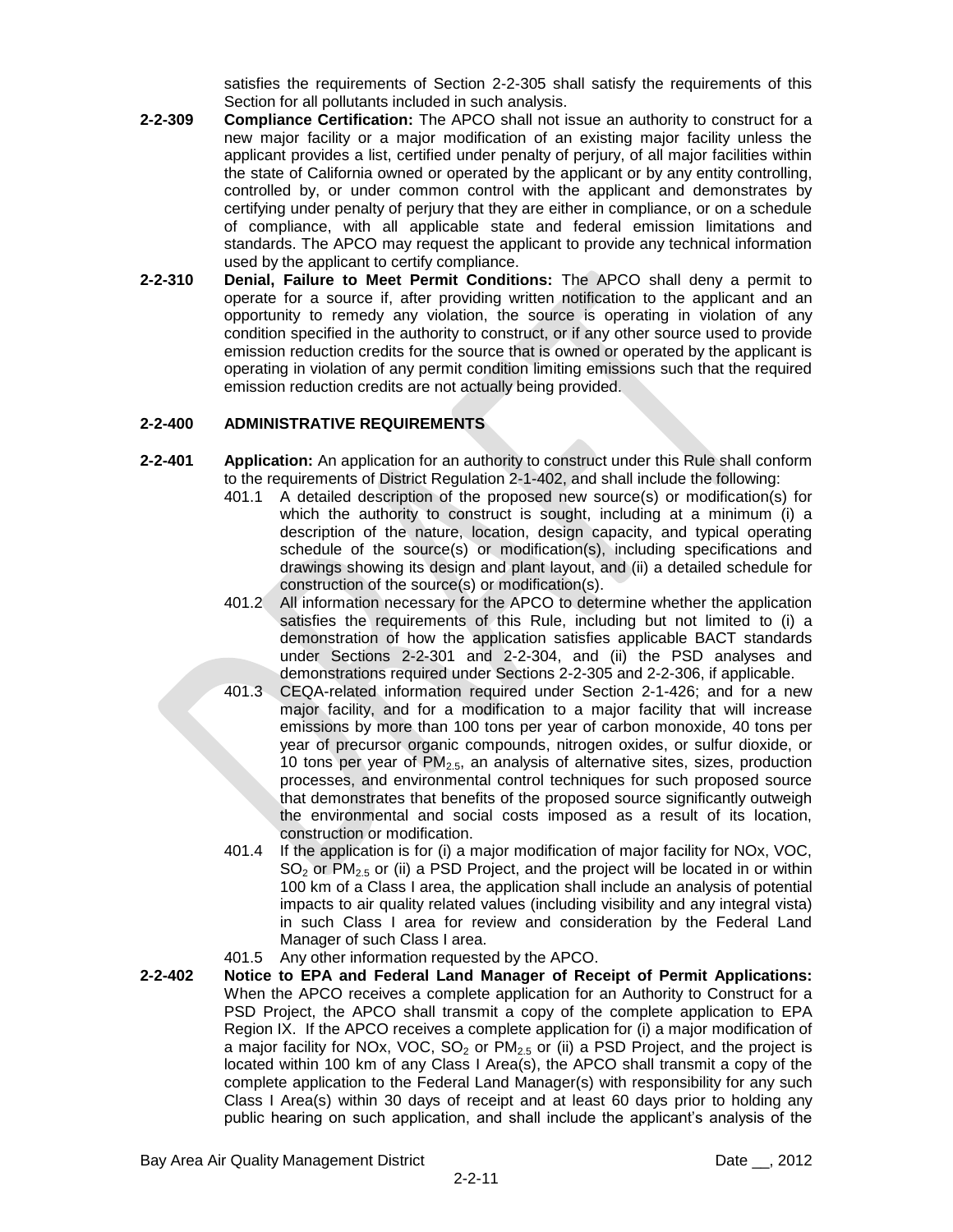anticipated impacts on visibility in such Class I area(s). In addition, the APCO shall also notify such Federal Land Manager(s) if the APCO receives any advance notification of any such application.

- **2-2-403 Authority to Construct, Preliminary Decision:** If an application for an Authority to Construct is subject to the public notice and comment requirements of Section 2-2- 404, the APCO shall make a preliminary decision as to whether an authority to construct shall be approved, or denied. The APCO shall make such preliminary decision within 90 days following the acceptance of the application as complete, provided that any fees required in accordance with Regulation 3 are paid; or within a longer time period if necessary to complete any PSD impact analyses required under Sections 2-2-305 and 2-2-306, if necessary to complete any CEQA analyses if the District is the CEQA Lead Agency, or if consented to by the applicant.
- **2-2-404 Publication of Notice and Opportunity for Public Comment:** If the application is for (i) a new major facility or a major modification of an existing major facility, (ii) any new facility, or a modification of any existing facility, that will involve an increase in emissions of CO, NOx,  $SO_2$ , PM<sub>10</sub>, PM<sub>2.5</sub>, VOC, or lead, calculated in accordance with Section 2-2-604, in an amount that is significant as defined in Section 2-2-227.2, or (iii) a PSD Project, the APCO shall provide notice of the preliminary decision made under Section 2-2-403 according to the following procedures:
	- 404.1 The APCO shall publish a prominent notice in at least one newspaper of general circulation within the District stating the preliminary decision of the APCO and inviting written public comment on it. The notice shall state the location of the information available pursuant to Section 2-2-405, the procedures and deadlines for submitting written public comments, and the opportunity for requesting a public hearing pursuant to subsection 404.6.
	- 404.2 If the application is for a PSD Project, the notice shall also state the degree of PSD increment consumed if a PSD increment consumption analysis has been conducted.
	- 404.3 The APCO shall transmit a copy of the notice to ARB; EPA Region IX; adjacent air districts; the chief executive(s) of the city and county where the facility is located; the California State Lands Commission; any person who requests such specific notification in writing; and, if the application is for a PSD Project located within 100 km of any Class I Area(s), the Federal Land Manager(s) with responsibility for any such Class I Area(s).
	- 404.4 If the District is the CEQA Lead Agency with respect to the application, the APCO shall also ensure that the applicable CEQA notice and comment requirements are followed with respect to any CEQA document.
	- 404.5 The APCO shall provide a period of at least 30 days following publication of the notice required under this Section for members of the public to submit written comments, and may extend the public comment period for good cause.
	- 404.6 The APCO may elect to hold a public meeting to receive verbal comment from the public during the public comment period if the APCO finds that a public meeting is warranted and would substantially enhance public participation in the decision-making process. If the APCO elects to hold a public meeting, the public comment period under Section 2-2-404.5 shall be extended, at a minimum, until the end of the public meeting.
- **2-2-405 Public Inspection:** If an application for an Authority to Construct is subject to the public notice and comment requirements of Section 2-2-404, the APCO shall make available for public inspection, at District headquarters, the information submitted by the applicant, the APCO's preliminary decision to grant or deny the authority to construct including any proposed conditions and the reasons therefore, and any other relevant information on which the APCO's preliminary decision is based. Any such information shall also be transmitted, upon request, to ARB and EPA Region IX. In making information available for public inspection, the APCO shall consider any claims by the applicant regarding the confidentiality of trade secrets, as designated by the applicant prior to submission, in accordance with Section 6254.7 of the California Government Code.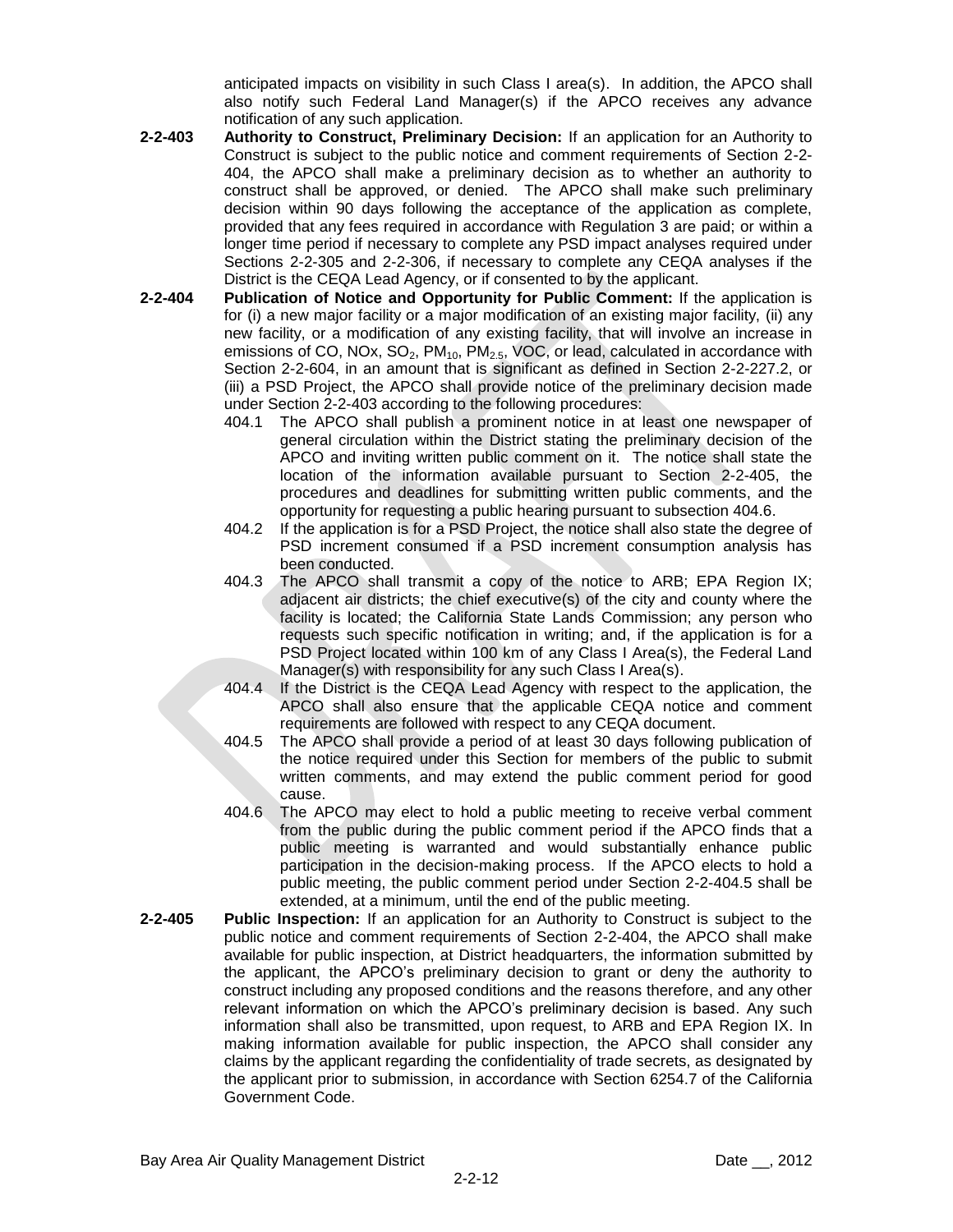- **2-2-406 Authority to Construct, Final Action:** If an application for an Authority to Construct is subject to the public notice and comment requirements of Section 2-2-404, the APCO shall consider all public comments received, and shall take final action on the application within 60 days after the close of the public comment period or within 30 days after final approval of a CEQA Negative Declaration or Environmental Impact Report for the project (if applicable), whichever is later. At the time of such final action, the APCO shall:
	- 406.1 Prepare and make publicly available a written response to any public comments received explaining how the APCO has considered such comments in making a final decision; and
	- 406.2 Provide written notice of the final decision to the applicant, ARB, EPA Region IX, any person who submitted comments during the public comment period or requested written notice of the final action, and, if the District is a Lead Agency under CEQA, in accordance with all applicable CEQA public notice and comment requirements.
- **2-2-407 Issuance, Permit to Operate:** Before issuing a permit to operate for a source subject to the requirements of this Rule, the APCO shall ensure that the following requirements have been met:
	- 407.1 The APCO shall ensure that all conditions specified in the authority to construct have been and are being complied with, or in the case of conditions with a future compliance date, that such conditions are reasonably expected to be complied with by the applicable compliance date.
	- 407.2 If the permit is for a source for which the applicant complied with the offset provisions of Sections 2-2-302 or 2-2-303 with emission reduction credits generated by modifications after the application date, the APCO shall ensure that such emission reduction credits will commence:
		- 2.1 for a new source, no later than initial operation of the source;
		- 2.2 for a modified source, no later than 90 days after initial operation of the source; and
		- 2.3 for a source that is a replacement, in whole or in part, for an existing source, and the emission reduction credits are generated by the shutdown of the existing source being replaced, no later than 90 days after initial operation of the replacement source;

and that such emission reduction credits shall be maintained throughout the operation of the source.

- **2-2-408 Permit to Operate, Final Action:** The APCO shall take final action to approve, approve with conditions, or disapprove a permit to operate a source subject to this Rule within 90 days after start-up of the new or modified source, unless such time period is extended with the written concurrence of the applicant.
- **2-2-409 Source Obligation, Relaxation of Enforceable Conditions:** At such time as the applicability of any requirement of this Rule would be triggered by an existing source or facility, solely by virtue of a relaxation of any enforceable limitation on the capacity of the source or facility to emit a pollutant, then the requirements of this Rule shall apply to the source or facility in the same way as they would apply to a new or modified source or facility otherwise subject to this Rule.
- **2-2-410 Permit Conditions:** The APCO may include any permit condition in an authority to construct or permit to operate that the APCO determines is necessary to ensure compliance with this Rule, including but not limited to conditions controlling the operation of the source, of its abatement equipment, or of sources used to generate emission reduction credits to comply with Sections 2-2-302 or 2-2-303. Such conditions may have a future effective date and may be made conditional on the results of source tests, ground level monitors or public complaints.
- **2-2-411 Offset Refunds:** The APCO may refund offsets provided for an authority to construct or permit to operate, and waive any associated banking fees, under the following circumstances:
	- 411.1 Where an applicant has provided offsets in excess of those required for an authority to construct or permit to operate, the APCO shall upon request of the applicant refund the difference between the amount of offsets provided and the amount of offsets required.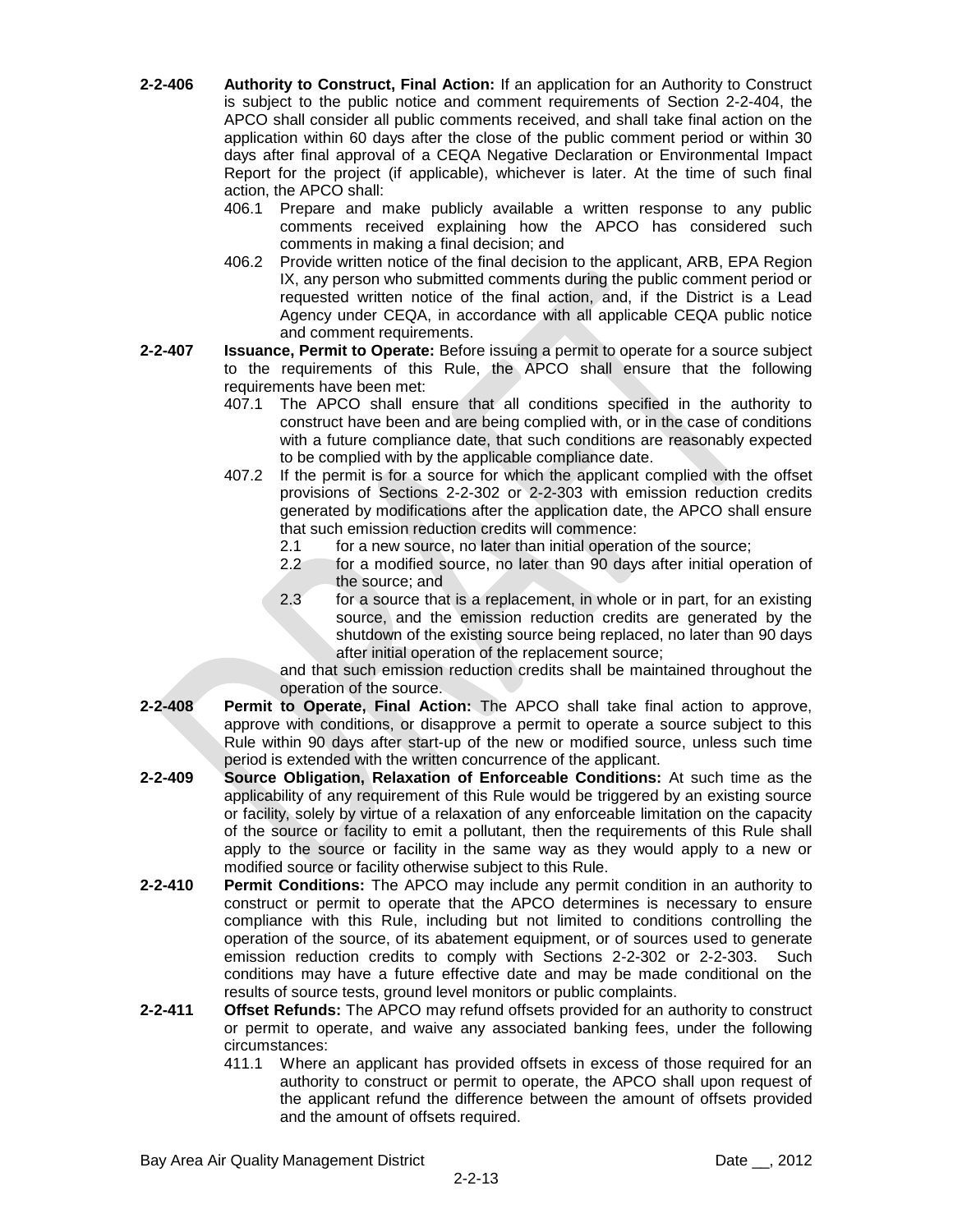- 411.2 Whenever a source for which the owner or operator has provided offsets is not constructed (or is constructed but never operated), and the authority to construct or permit to operate for the source has expired or has been surrendered by the applicant, the APCO shall upon request of the applicant refund the offsets provided in connect with the authority to construct or permit to operate.
- **2-2-412 Demonstration of NOx and POC Offset Program Equivalence**: By March 1 of each year, the District shall submit to EPA a demonstration that NOx and POC offsets provided for all new and modified sources within the District, less adjustments to those offsets for federal purposes occurring between credit generation and use, exceed federal offset requirements for new major sources or major modifications at major stationary sources. Adjustment to emission reductions for federal purposes will be required if any of the following occur between the time the credit is generated and the time the credit is used:
	- 412.1 BAAQMD adopts a relevant measure or rule that is required for purposes of federal attainment demonstration requirements.
	- 412.2 A relevant rule or measure is approved into the State Implementation Plan applicable in the BAAQMD;
	- 412.3 EPA promulgates a relevant final rulemaking for either a New Source Performance Standard or a Maximum Achievable Control Technology Standard.
	- The demonstration shall include:
	- 412.4 Emission increases represented by all authorities to construct new major facilities and major modifications at major facilities issued during the three calendar years preceding the demonstration date;
	- 412.5 A list of all emission reductions used to offset those emission increases;
	- 412.6 The emission baselines that were used to calculate the emission reduction;
	- 412.7 The source type, size and category that had generated the emission reduction credit;
	- 412.8 All relevant rules that have been adopted or promulgated since the emission reduction had occurred.
	- 412.9 Adjustments to emission reduction for federal purposes for all affected projects.
	- 412.10 All of the above for as many non-major projects as are needed to demonstrate equivalence.

If the analysis fails to make the required demonstration, the District shall provide sufficient offsets to make up the difference out of the Small Facility Banking Account. If the Small Facility Banking Account does not contain the necessary surplus emission reductions, the District shall obtain the necessary surplus emission reductions.

- **2-2-413 No Net Increase Status Report:** The APCO shall publish, in conjunction with the triennial update of the Clean Air Plan (CAP), a report demonstrating that the District's permitting program complies with the no-net-increase requirements of Section 40919(b) of the Health and Safety Code. This report shall demonstrate that sufficient offsets have been provided, as required by Section 2-2-302, for all permits issued during the previous three year CAP period. This report shall be forwarded to the California Air Resources Board, Stationary Source Division, for approval.
- **2-2-414 BACT Workbook:** The APCO shall publish and periodically update a BACT Workbook specifying the BACT requirements for commonly permitted sources. BACT will be determined for a source on a case-by-case basis, using the workbook as a guidance document, as the most effective control device or technique or most stringent emission limitation that meets the requirements of Section 2-2-202.

## **2-2-500 MONITORING AND RECORDS**

**2-2-501 Post-Construction Monitoring:** The APCO may require as a condition in an authority to construct that the owner or operator of a facility for which the authority to construct is issued must conduct such ambient air quality monitoring as the APCO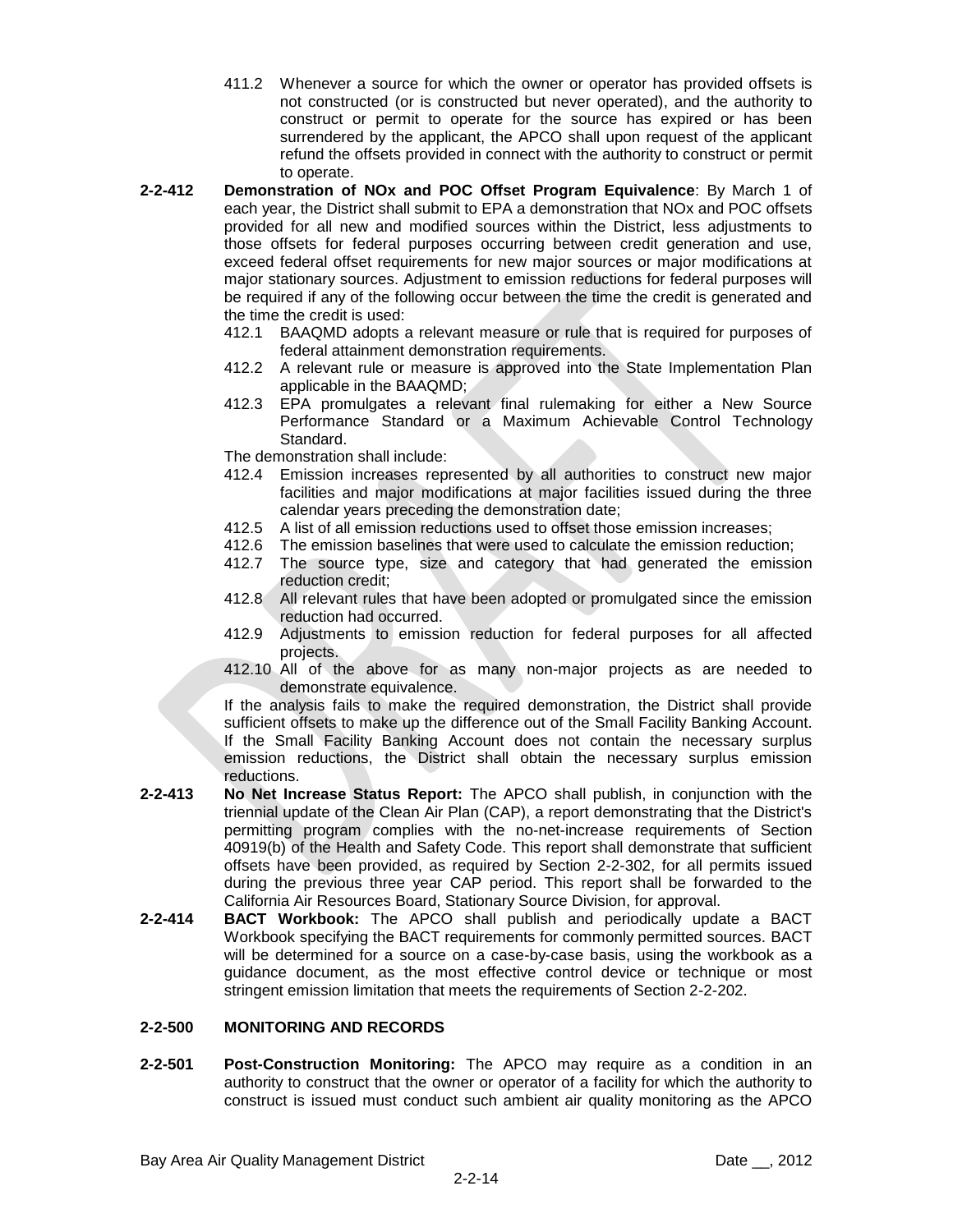determines is necessary to determine the effect that emissions from the facility may have, or are having, on air quality in the area.

## **2-2-600 MANUAL OF PROCEDURES**

- **2-2-601 Ambient Air Quality Monitoring:** Ambient air quality monitoring required pursuant to this Rule shall be conducted in accordance with the methods prescribed in the Manual of Procedures, Volume VI., and 40 C.F.R. Part 58, Appendix B.
- **2-2-602 Good Engineering Practice (GEP) Stack Height:** Stack heights beyond what is consistent with good engineering practices shall not be allowed for purposes of air quality modeling undertaken as part of any air quality analysis prepared in connection with an application for an authority to construct as required by Sections 2-2-305 through 2-2-308. This requirement does not limit the actual height of a stack, as long as good engineering practice stack heights are used in any such modeling analyses. Good engineering practice stack height shall be determined according to 40 C.F.R. Section 52.100(ii) and EPA's *Guideline for Determining Good Engineering Practice Stack Height*, EPA Publication No. EPA-450/4-80-023R (June 1985).
- **2-2-603 Baseline Emissions Calculation Procedures:** The following methodology shall be used to determine a source's baseline emissions for purposes of calculating an emissions increase or decrease from a source under Sections 2-2-604.2, 2-2-605.3, and 2-2-606.1:
	- 603.1 Determine Baseline Period Ending Date: The date on which the baseline period ends is determined as follows:
		- 1.1 For determining the amount of an emissions increase from a new or modified source, the baseline period ends on the date on which the application for authority to construct/permit to operate the new or modified source is determined to be complete.
		- 1.2 For determining the amount of a contemporaneous emissions increase under Section 2-2-220 for a physical change or change in the method of operation of a source that was not a modification of the source, the baseline period ends on the date the change was first implemented at the source.
		- 1.3 For determining the amount of a contemporaneous onsite emission reduction credit or a contemporaneous emissions decrease under Section 2-2-220, the baseline period ends on the date on which the emission reduction becomes enforceable.
		- 1.4 For determining the amount of an emission reduction credit for which a banking certificate is sought under Regulation 2, Rule 4, the baseline period ends the date on which the banking application is determined to be complete.
	- 603.2 Determine Baseline Period: The baseline period is determined as follows:
		- 2.1 For all pollutants other than greenhouse gases, the baseline period is the three-year period immediately preceding the baseline period ending date established under subsection 603.1.
		- 2.2. For greenhouse gases, the baseline period is determined as follows:
			- 2.2.1 For a new source or an existing source that first operated less than 24 months before the date on which the application for authority to construct/permit to operate is determined to be complete, the baseline period is a period with zero throughput and emissions. For such sources, baseline emissions and adjusted baseline emissions are zero for all purposes under Section 2-2-603.
			- 2.2.2 For a modification to an existing electric utility steam generating unit as defined in 40 C.F.R. Section 51.166(b)(30) that has operated for 24 months or more prior to the date of application, the baseline period is any period of 24 consecutive months selected by the applicant within the 5 year period immediately preceding the baseline period ending date established under subsection 603.1, or other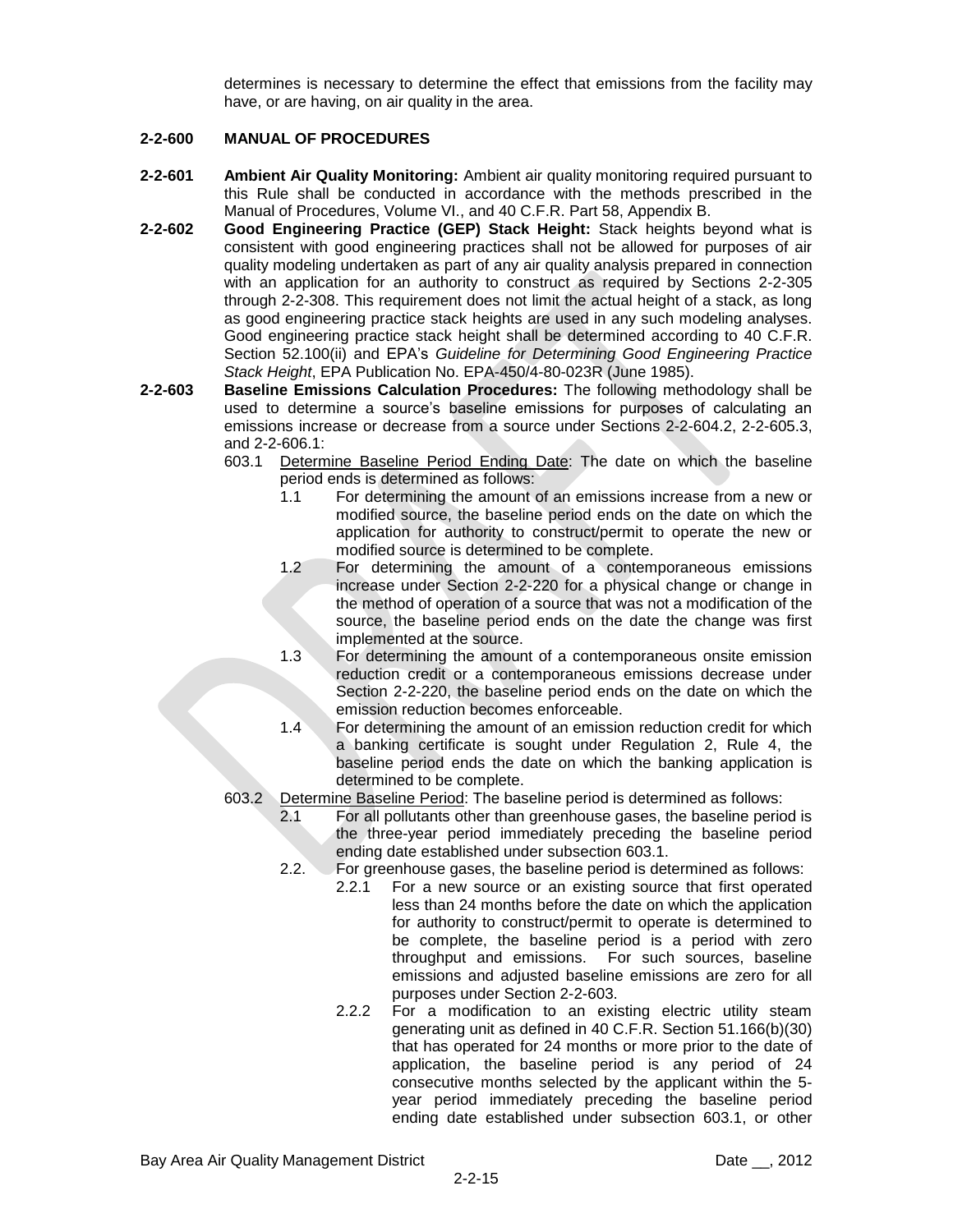such time period that the APCO determines is more representative of normal source operation.

- 2.2.3 For a modification to any existing source other than an electric utility steam generating unit as defined in 40 C.F.R. Section 51.166(b)(30) that has operated for 24 months or more prior to the date of application, the baseline period is any period of 24 consecutive months selected by the applicant within the 10-year period immediately preceding baseline period ending date established under subsection 603.1.
- 603.3 Determine Baseline Throughput: Baseline throughput is the lesser of: (i) the actual average annual throughput during the baseline period; or (ii) the average permitted annual throughput during the baseline period, if limited by permit condition. If the applicant does not have sufficient verifiable records of the source's operation to substantiate its throughput during any portion(s) of the baseline period, the throughput shall be presumed to be zero during any such portion(s). Throughput shall be based on the source's operational parameter that correlates most closely to the source's emissions.
- 603.4 Determine Baseline Emissions: Baseline emissions are the actual average annual emissions during the baseline period (excluding any emissions that exceed any regulatory or permit limits). If the applicant does not have sufficient verifiable records of the source's operation to substantiate the emission rate during any portion(s) of the baseline period, the emissions rate shall be presumed to be zero during any such portion(s).
- 603.5 Determine Baseline Emissions Rate: The baseline emission rate is the emission rate per unit of throughput during the baseline period, calculated by dividing the source's baseline emissions by its baseline throughput.
- 603.6 Determine Adjusted Baseline Emissions Rate: The adjusted baseline emission rate shall be determined by adjusting the baseline emission rate downward, if necessary, to reflect the most stringent of RACT, BARCT, and District rules and regulations in effect or contained in the most recently adopted Clean Air Plan; except that for purposes of with determining whether a source or group of sources constitutes a PSD Project under Section 2-2- 224, the adjusted baseline emission rate shall not be adjusted for reductions required by measures in the current Clean Air Plan approved by the BAAQMD that exceed the reductions required by use of RACT.
- 603.7 Determine Adjusted Baseline Emissions: The adjusted baseline emissions is the adjusted baseline emissions rate multiplied by the baseline throughput.
- **2-2-604 Emission Increase/Decrease Calculation Procedures, New Sources and Changes at Existing Sources:** The amount of any emissions increase (or decrease) associated with a new source, or with a physical change, change in the method of operation, change in throughput or production, or other similar change at an existing source, shall be calculated according to the following procedures:
	- 604.1 New Source: The emissions increase associated with a new source is the source's potential to emit.
	- 604.2 Change to Existing Source: The emissions increase (or decrease) associated with a physical change, change in the method of operation, change in throughput or production, or other similar change at an existing source (including a permanent shutdown of the source) shall be calculated as the difference between: (i) the source's potential to emit after the change; and (ii) the source's adjusted baseline emissions before the change calculated in accordance with Section 2-2-603.
- **2-2-605 Potential-to-Emit (PTE) Increase Calculation Procedures for Purposes of Determining Cumulative Increase:** For purposes of calculating cumulative increase under Section 2-2-607, the increase in a source's potential to emit associated with an authority to construct and/or permit to operate for the source shall be calculated according to the following procedures:
	- 605.1 New Source: For a new source, the increase in potential to emit is the source's full potential to emit.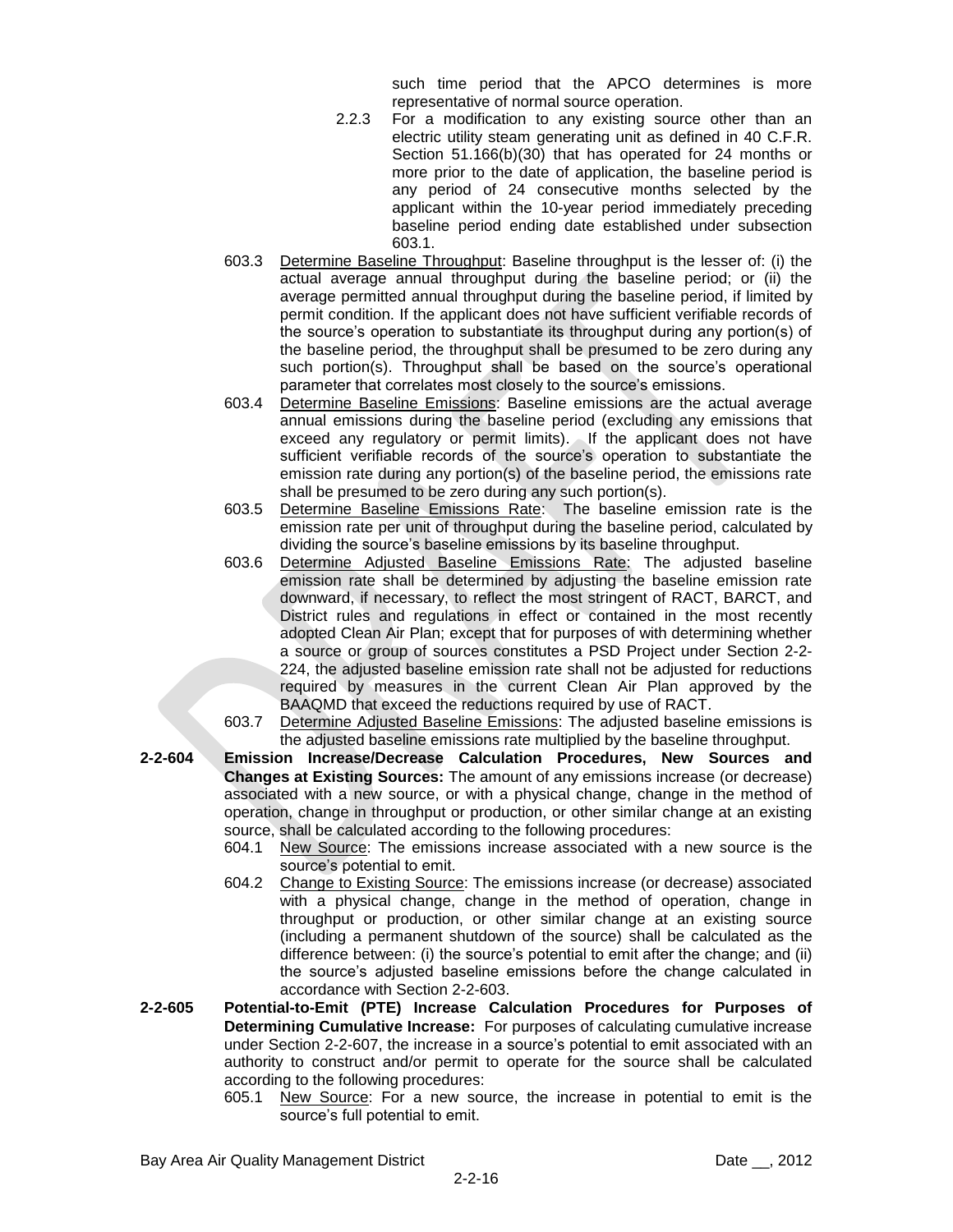- 605.2 Modified Source Emissions Limited By Permit Condition: For a modified source, if, before the authority to construct/permit to operate is issued, the source's emissions were subject to an enforceable permit limit (including a surrogate limit on operating conditions such as production rate or capacity that is effective as a limit on emissions) that was imposed pursuant to New Source Review requirements under District Regulation 2, Rule 2 or 40 C.F.R. Section 52.21, or as a limit imposed to avoid such New Source Review requirements by keeping emissions below New Source Review applicability thresholds, then the increase in potential to emit associated with the modification is the difference between:
	- 2.1 the source's potential to emit after the modification; and
	- 2.2 the source's potential to emit before the modification, adjusted downward, if necessary, to reflect the most stringent of RACT, BARCT, and District rules and regulations in effect or contained in the most recently adopted Clean Air Plan
- 605.3 Modified Source Emissions Not Limited By Permit Condition: For a modified source, if the source's emissions were not subject to an enforceable permit limit meeting the criteria specified in Section 605.2 before the authority to construct/permit to operate is issued, then the increase in potential to emit associated with the modification is the difference between:
	- 3.1 the source's potential to emit after the modification; and
	- 3.2 the source's baseline emissions before the modification calculated in accordance with Section 2-2-603.

For purposes of calculating the cumulative increase associated with a source, the source's emissions shall include emissions from cargo carriers (other than motor vehicles) associated with the source as specified in Section 2-2-610.

- **2-2-606 Emission Reduction Credit Calculation Procedures:** The amount of emission reduction credits associated with a physical change, change in method of operation, change in throughput or production, or other similar change at a source shall be calculated according to the following procedures:
	- 606.1 Non-Fully-Offset Source: For a source that is not fully offset as defined in Section 2-2-213, the amount of emission reduction credits is the difference between: (i) the source's adjusted baseline emissions before the change calculated pursuant to Section 2-2-603; and (ii) the source's potential to emit after the change.
	- 606.2 Fully-Offset Source: For a source that is fully offset as defined in Section 2-2- 213, the amount of emission reduction credits is the difference between: (i) the source's potential to emit before the change, adjusted downward, if necessary, to reflect the most stringent of RACT, BARCT, and District rules and regulations in effect or contained in the most recently adopted Clean Air Plan; and (ii) the source's potential to emit after the change.

To qualify as emission reduction credits, the emission reductions associated with any such change: (i) must be enforceable through permit conditions; through relinquishment of the source's permit; through physical removal of the source such that reinstallation or replacement would require a new permit under Regulation 2; or in the case of source shutdown where no permit is required for the source being shut down, through an alternative legally-enforceable mechanism such as contractual provisions in a legally binding and irrevocable written agreement which provisions are made expressly for the benefit of the District; and (ii) must be real, permanent, quantifiable, and in excess of any reductions required by applicable regulatory requirements. Emissions that were offset with credits from the Small Facility Banking Account cannot be used to generate emission reduction credits.

- **2-2-607 Cumulative Increase Calculation Procedures:** The cumulative increase in emissions associated with an authority to construct and/or permit to operate for a source shall be calculated as:
	- 607.1 Project Emissions Increase: the increase in potential to emit associated with the authority to construct/permit to operate determined in accordance with Section 2-2-605; minus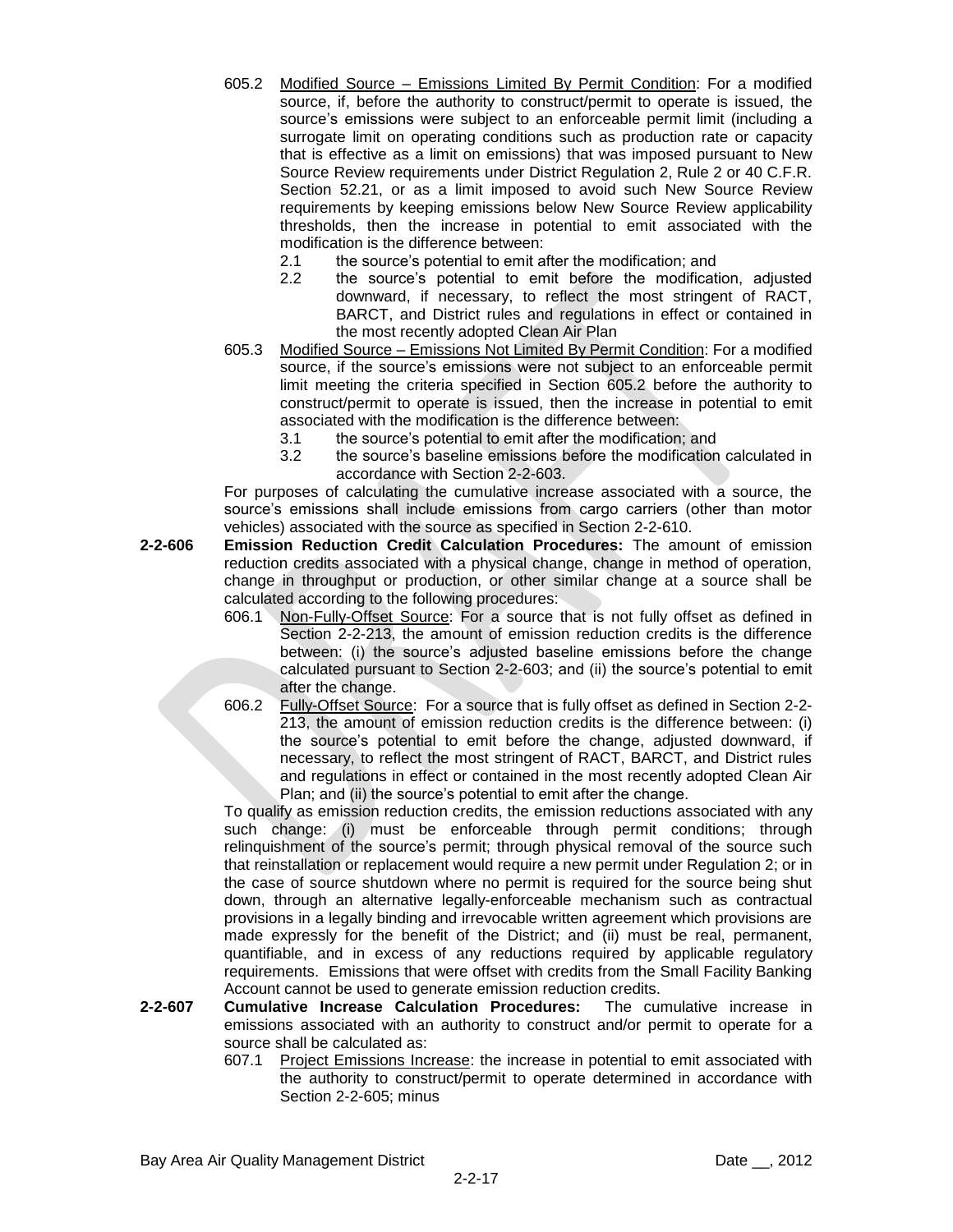607.2 Contemporaneous Onsite Emission Reduction Credits: any contemporaneous onsite emission reduction credits at the facility calculated in accordance with Section 2-2-606 that are credited to the authority to construct/permit to operate.

The cumulative increase associated with an authority to construct/permit to operate issued in the past shall be determined using the increase in potential to emit and contemporaneous onsite emissions reductions credits calculated at the time of issuance of the authority to construct/permit to operate. Emission reduction credits may not be double-counted (*e.g.*, an emission reduction credit may not be applied to the cumulative increase calculation for more than one authority to construct/permit to operate).

- **2-2-608 Facility Un-Offset Cumulative Increase Calculation Procedures:** For purposes of applying the emission offset provisions of Sections 2-2-302 and 2-2-303, a facility's un-offset cumulative increase in emissions since the baseline date shall be calculated using the following procedures:
	- 608.1 Project Cumulative Increase: The cumulative increase from the project being permitted shall be determined in accordance with Section 2-2-607.
	- 608.2 Prior Un-Offset Cumulative Increase: For each previous authority to construct/permit to operate issued for the facility, and for any related source as defined in Section 2-2-2 , after the cumulative increase baseline date as specified in Section 2-2-209 (but excluding any authority to construct/permit to operate issued because a source lost its permit exemption per Section 2-1- 424 and any authority to construct/permit to operate for a source that has been permanently removed from service), the un-offset cumulative increase shall be determined by:
		- 2.1 Calculating the cumulative increase associated with each previous authority to construct/permit to operate issued for the facility, and for any related source as defined in Section 2-2-226, determined in accordance with Sections 2-2-607; and
		- 2.2 Subtracting any offsets provided in connection with the authority to construct/permit to operate (including any offsets provided from the District's Small Facility Banking Account).
	- 608.3 Facility Un-Offset Cumulative Increase: The facility's un-offset cumulative increase shall be determined by adding (i) the project cumulative increase calculated according to Section 2-2-608.1 and (ii) the un-offset cumulative increase from each previous authority to construct/permit to operate issued for the facility, and for any related source as defined in Section 2-2-226, after the cumulative increase baseline date as specified in Section 2-2-210 (but excluding any authority to construct/permit to operate issued because a source lost its permit exemption per Section 2-1-424 and any authority to construct/permit to operate for a source that has been permanently removed from service) calculated according to Section 2-2-608.2.
- **2-2-609 Official Record of Cumulative Increases and Offsets:** The APCO may establish and maintain a database or other accounting document to record the cumulative increase (including project cumulative increase and associated emission reduction credits) and offsets associated with each authority to construct/permit to operate issued for a facility. In calculating the un-offset cumulative increase associated with a previous authority to construct/permit to operate under Section 2-2-608.2, the APCO may rely on the data specified in such document as conclusive, unless the APCO has information that indicates that some other data is more accurate. Records of cumulative increase and offsets shall be updated as necessary to ensure that they are current and accurate.
- **2-2-610 Facility Emissions Calculation Procedures, Cargo Carriers:** For purposes of applying the offset requirements of Sections 2-2-302 and 2-2-303, a facility's potential to emit and cumulative increase shall be calculated including emissions from cargo carriers (other than motor vehicles) associated with the sources at the facility. When applying these offset requirements, facilities that include cargo loading or unloading from cargo carriers other than motor vehicles shall include the cargo carriers as part of the source that receives or loads the cargo. Accordingly, all emissions from such